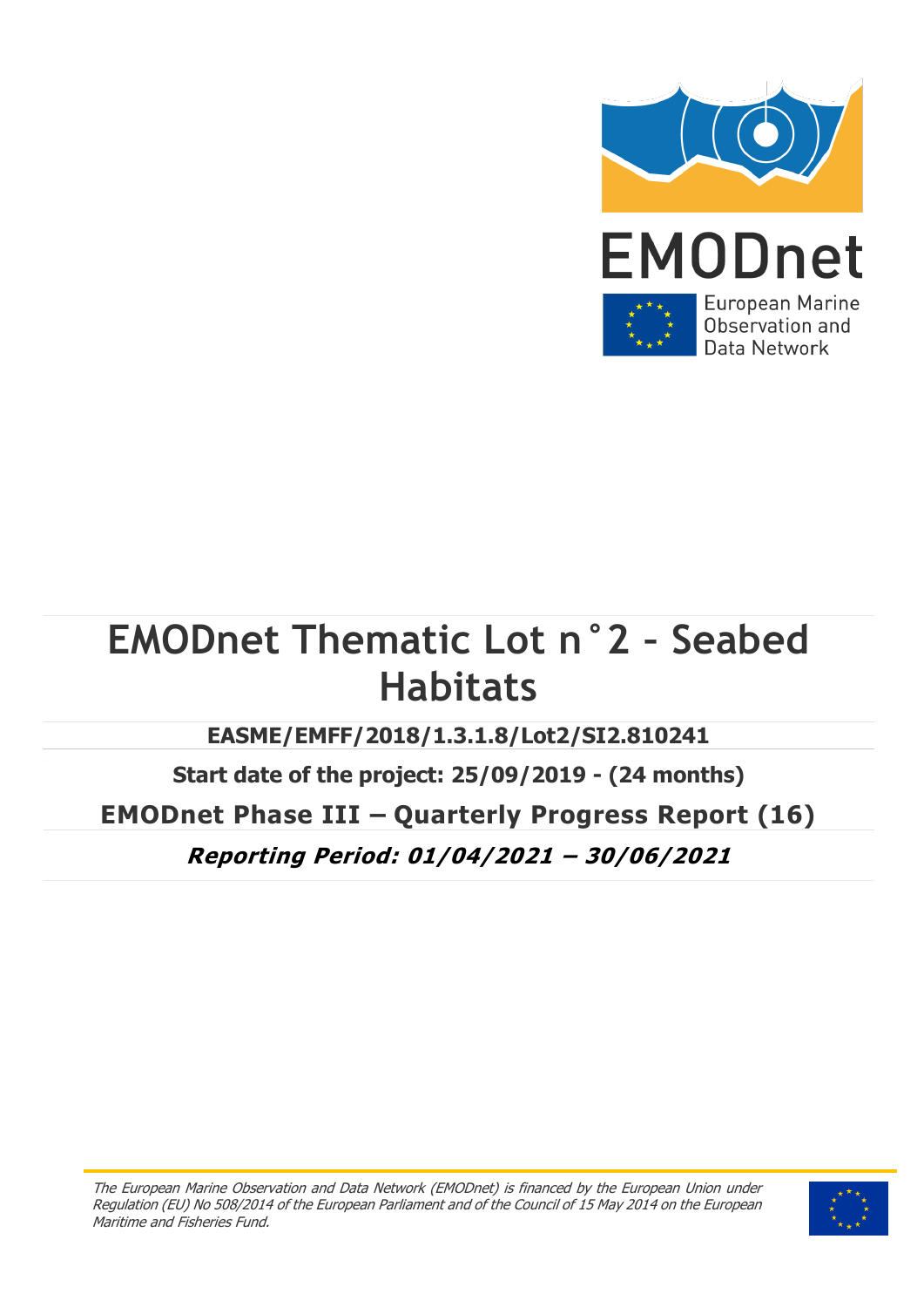

### **Contents**

|                | 3. User feedback (Contact Us form, online chat & other communication |  |
|----------------|----------------------------------------------------------------------|--|
|                |                                                                      |  |
| 5 <sub>1</sub> |                                                                      |  |
|                |                                                                      |  |

### **Disclaimer**

The information and views set out in this report are those of the author(s) and do not necessarily reflect the official opinion of the CINEA or of the European Commission. Neither the CINEA, nor the European Commission, guarantee the accuracy of the data included in this study. Neither the CINEA, the European Commission nor any person acting on the CINEA's or on the European Commission's behalf may be held responsible for the use which may be made of the information.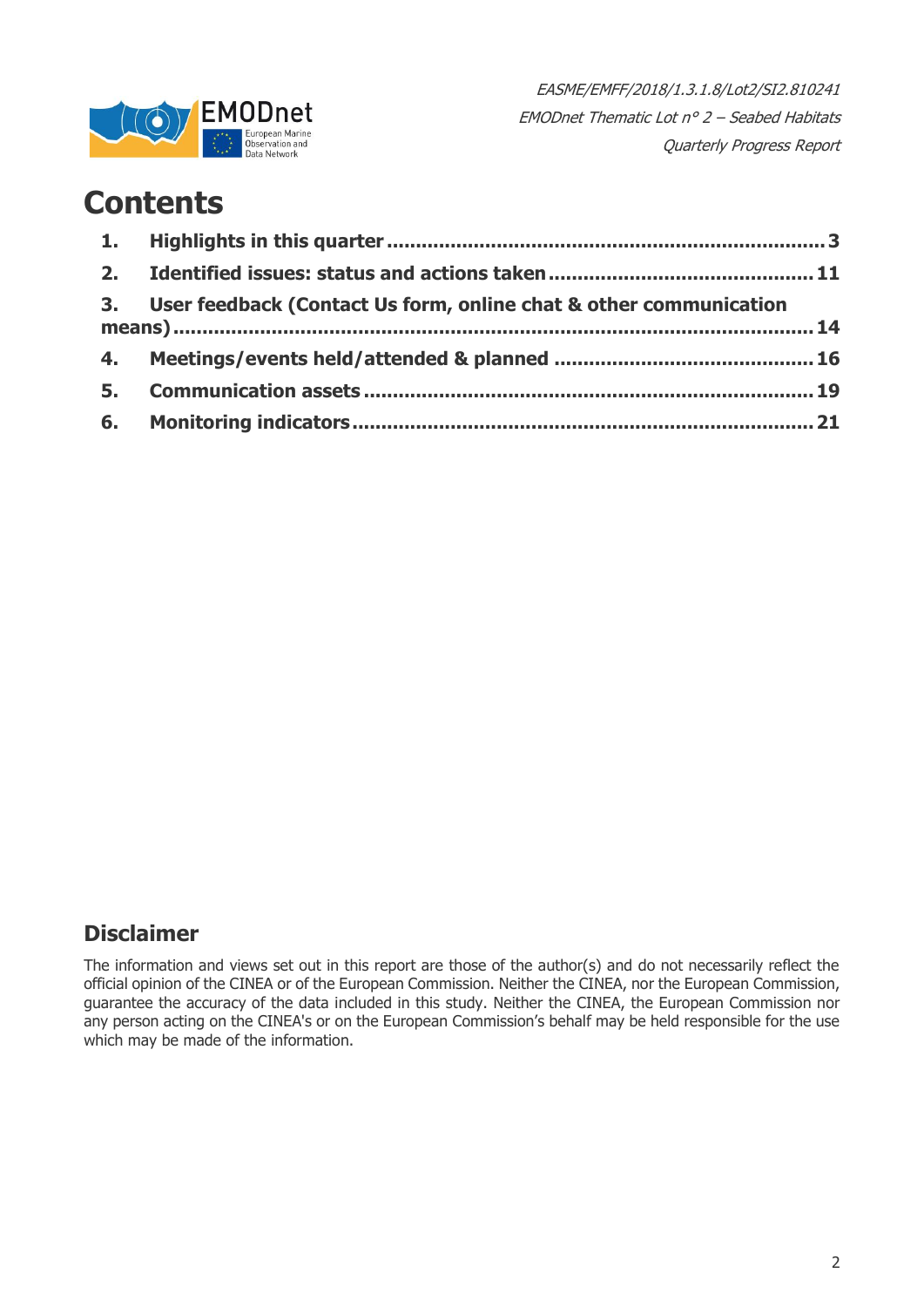

## <span id="page-2-0"></span>**1. Highlights in this quarter**

#### **Task 1: develop a common method of access to data held in repositories**

- In building our library of habitat maps from surveys, we endeavour to consume copies of original data in order to standardise their format, add metadata to the EMODnet Seabed Habitats catalogue, so that they may be viewed, interrogated and further processed by users in a standard manner. However, there are some cases in which data is only available via Web Map Service (WMS), i.e. we can only access the data in the form of a pre-styled map layer. An example of this are the outputs of the Norwegian mapping programme, MAREANO. In order to make these available through EMODnet, we have accessed their WMS directly, and users can now find the following via the EMODnet Seabed Habitats interactive map:
	- $\circ$  7 new layers under the existing layer group 'Modelled maps of specific habitats' > 'Norwegian Sea (Atlantic Ocean)'
	- $\circ$  8 layers under the new layer group 'Composite data products'  $>$  'Important marine habitats in Norway'
- We have recently added the 8 layers showing the official 2018 reported distributions of Annex I habitats, as reported by Member States under Article 17 of the Habitats Directive 92/43/EEC. These can be found under 'Composite data products' on the interactive map. These are collections of  $10 \times 10$  km grid squares where the habitat has been observed. These are published by the European Environment Agency as Web Feature Service (WFS). Because of the size of the datasets and the infrequency of updates (every 5 years), we are using a locally stored copy of the original data to speed up loading times and allow custom styling and querying.
- We have recently added the latest version (2020) of the official OSPAR Threatened and/or Declining Habitats data product, which can be found under 'Composite data products' on the interactive map. This consists of 2 layers: points and polygons.
- 54 new point datasets or habitat maps from survey have been collated in various countries: Denmark (1), France (28), Germany (1), Ireland (2), Italy (2), Poland (2), Portugal (4), Romania (5), Spain (2), UK (17). They are being processed and will be made available online in September 2021.

#### **Task 2: construct products**

- EUSeaMap 2021
	- Next iteration of EUSeaMap will be delivered in September 2021 (D1.01 to D1.05). This new version will be the result of the combination of the biological zone layers developed for the version 2019 with the new version of the EMODnet Geology seabed substrate product. On 30 June, EMODnet Geology provided us with an unofficial copy of the product that they will officially deliver in September.
	- $\circ$  EUSeaMap will include the new version of EUNIS (EUNIS 2019). The issue regarding EUNIS 2019 (issue INT 04, section 2, table B) does not affect EUSeaMap.
	- $\circ$  We had to deploy unplanned resources (2 person months) to fix an issue with our biological zone layer due to a data gaps in the EMODnet bathymetry DTM 2018 (see issue INT 05, section 2, table B).
- Composite data products: using our ever-growing library of habitat maps, we are creating new products that target specific user requirements:
	- o On request from the OSPAR Intersessional Group on the Coordination of Biodiversity Assessment and Monitoring (ICG-COBAM), we have created the first draft of an update to the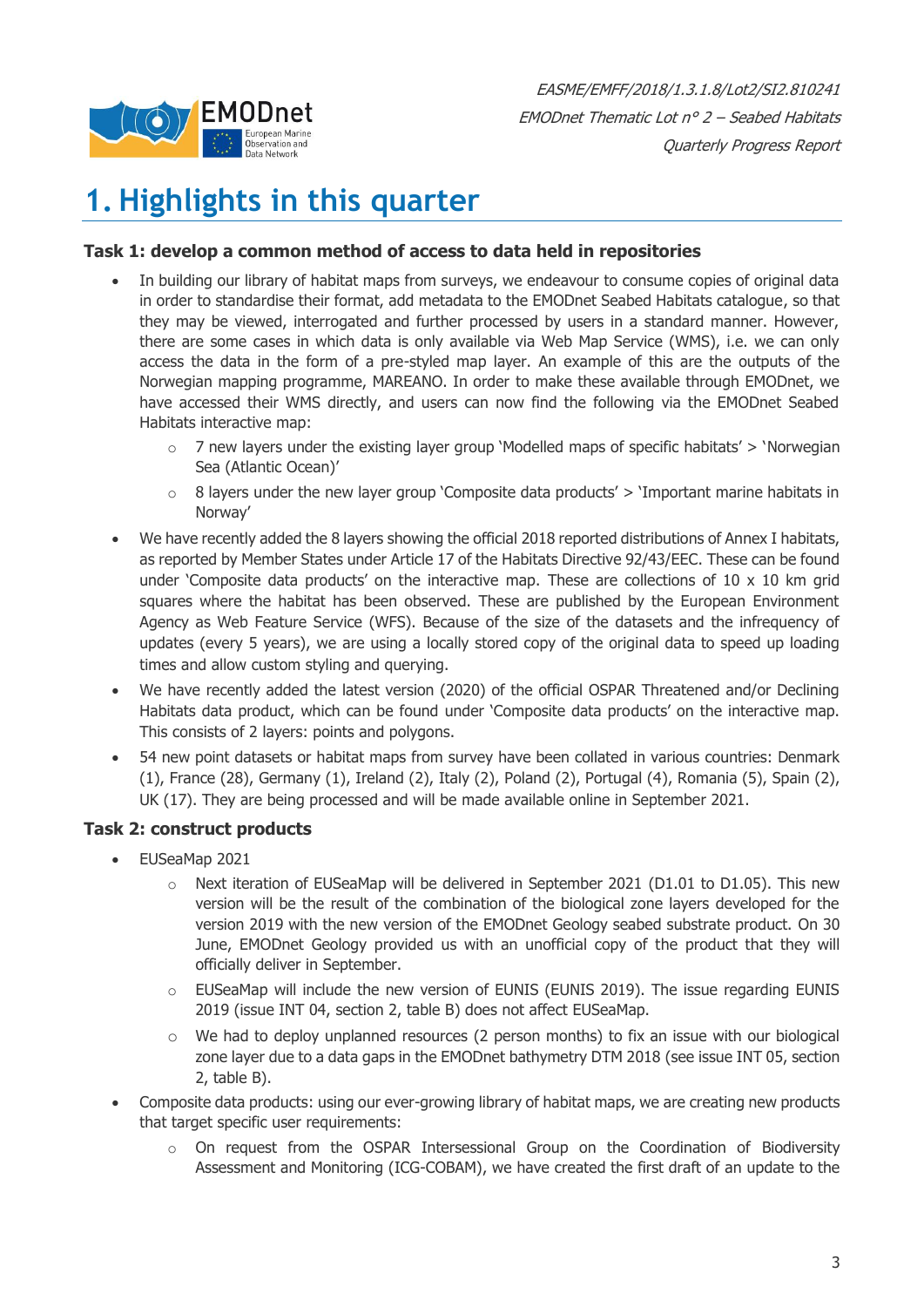

data product showing the best available data on the extent of EUNIS habitat types in the Northeast Atlantic (D3.08). This has been created by combining the entire library of habitat maps from surveys (EUNIS classification) from within the area of interest, removing overlaps and filling the gaps with EUSeaMap. A final draft will be published in September following the next update of EUSeaMap.

o To be able to translate the next version of EUSeaMap to EUNIS 2019, we are creating a 'biogenic substrate' data product (D3.05), which will enhance the seafloor substrate product from EMODnet Geology. This makes use of the entire library of habitat maps from surveys (EUNIS and Annex I classification) as well as existing data products (such as OSPAR Threatened and/or Declining Habitats). We have now defined exactly which habitats, in which classification systems, in each region, qualify as being composed of 'biogenic substrate', which will allow us to extract the relevant information from all data sources. The next step will be to combine into a single product and remove overlaps, so that it can be used as an input into EUSeaMap.

#### **Task 3: develop procedures for machine-to-machine connections to data and data products**

- EMODnet Seabed Habitats and Biology have had two successful meetings on the subject of better integration of habitat observations in EurOBIS. In the last report we explained that a trail dataset had been ingested into EurOBIS. Now it is possible to extract this information using the EMODnet Biology Data Download Toolbox (go to Parameter Filters > Rock and sediment physical properties > Habitat); the 'full occurrence data and parameters' option will include habitats recorded using according to the standard approach we have developed. We have described this approach in a guidance document, which is about to be published (D2.08). We have also created a communication plan to help promote this guidance in the community. With Biology we have also agreed that, in future, it would be possible to submit habitat-only observations to EurOBIS (i.e. without species occurences). This has not been done to date, but by doing so, we may eventually be able to move away from a standalone habitat points database towards a fully integrated system for all biodiversity data.
- Our new GeoServer is now fully populated with the contents of the previous server and organised in a simpler workspace structure. It is now in the user acceptance testing phase.

#### **Task 4: maintain and further develop a thematic web portal**

- We have updated the [interactive map viewer](https://live-map.emodnet-seabedhabitats.eu/) with several functionality improvements:
	- o Layer search
	- o New tools added to the map toolbar: 'go to lat/long', 'measure'
	- o Clearer tool icons in the map toolbar and the layer-specific toolbars
- At the time of writing, the updated map viewer had not yet been embedded into the map viewer page [on the website.](https://www.emodnet-seabedhabitats.eu/access-data/launch-map-viewer/?zoom=4¢er=-3.508,52.305&layerIds=1&baseLayerId=-3&activeFilters=) Although this is a trivial step so by the time you read this, it may have.

#### **Task 5: ensure the involvement of regional sea conventions**

• Nothing to report. As a reminder, a consultation of the regional sea conventions was carried out in 2020 (see [report\)](https://www.emodnet-seabedhabitats.eu/media/1829/emodnetseabedhabitats_reviewofstakeholderneedsforcompositeproducts.pdf).

#### **Task 6: install a process to monitor performance and deal with user feedback**

• This task is operated routinely

#### **Task 7: operate a help desk offering support to users**

• This task is operated routinely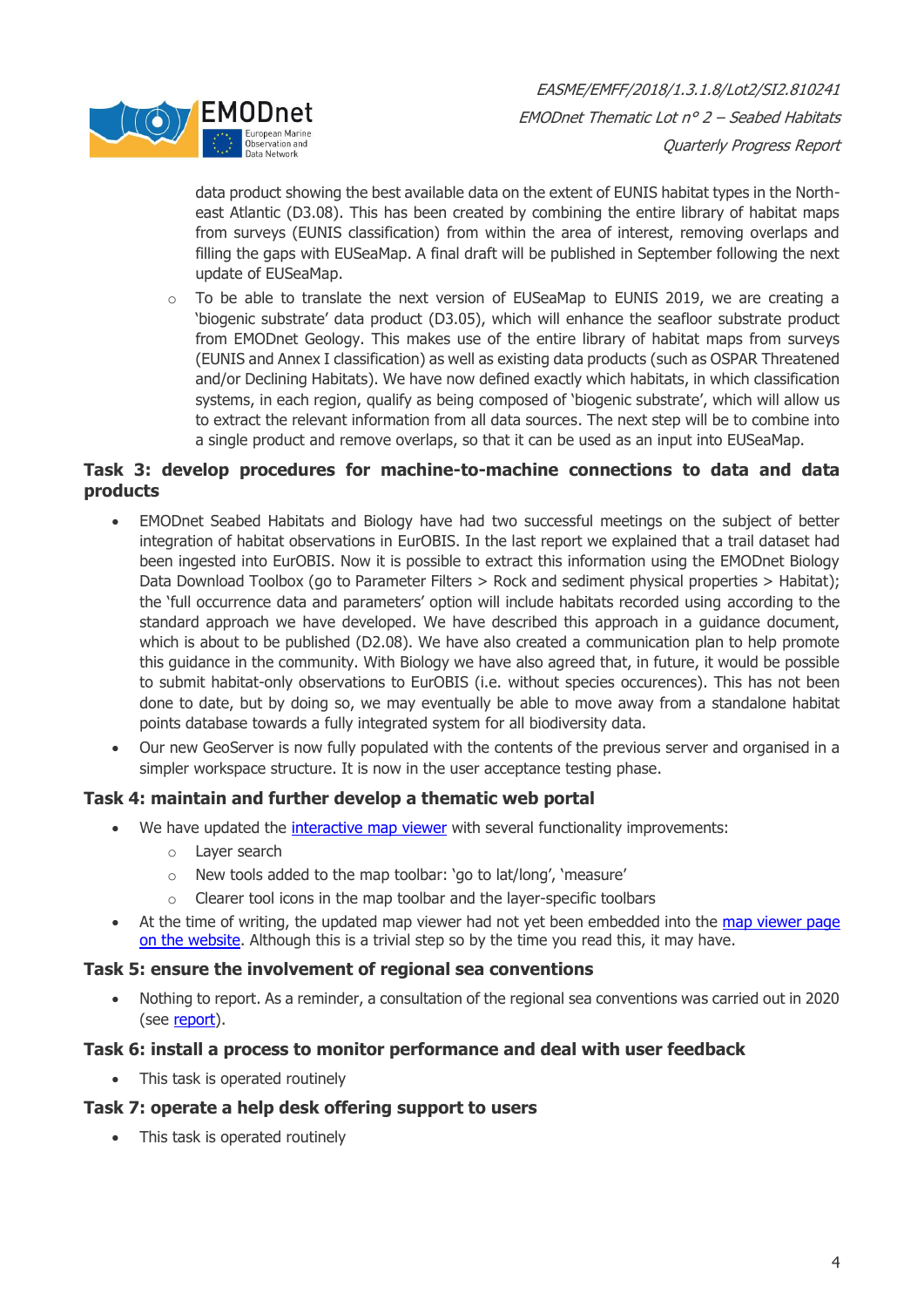

|                                                                                                                                                                                                                                                                   |           |            |                  | <b>Status of the Milestones and Deliverables listed in the workplan</b> |
|-------------------------------------------------------------------------------------------------------------------------------------------------------------------------------------------------------------------------------------------------------------------|-----------|------------|------------------|-------------------------------------------------------------------------|
| Milestone/Deliverable                                                                                                                                                                                                                                             | <b>WP</b> | Date due   | <b>Status</b>    | If Delayed: reason for delay and expected<br>delivery date              |
| D1.01: Modified substrate<br>data product including data<br>not possible to include in<br><b>EMODnet Geology product,</b><br>but which would improve the<br>broad-scale seabed habitat<br>map for Europe (EUSeaMap)<br>[dependent on new product<br>from Geology] | WP1       | 24/08/2021 | Pending          |                                                                         |
| D1.02: Modified substrate<br>data product including<br>biogenic substrate to allow<br>new EUNIS classification                                                                                                                                                    | WP1       | 24/08/2021 | Pending          |                                                                         |
| D1.03: Confidence layer for<br>modified substrate data<br>product [dependent on 1.01,<br>1.02]                                                                                                                                                                    | WP1       | 24/08/2021 | Pending          |                                                                         |
| D1.04: EUSeaMap in EUNIS<br>and<br>MSFD broad habitat<br>classifications, updated with<br>new substrate data, with<br>metadata                                                                                                                                    | WP1       | 24/09/2021 | Pending          |                                                                         |
| D1.05: Confidence maps for<br>updated EUSeaMap in EUNIS<br>and MSFD classifications, with<br>metadata                                                                                                                                                             | WP1       | 24/09/2021 | Pending          |                                                                         |
| D1.06: Method for classifying<br>EUSeaMap according to the<br>new version of EUNIS<br>[dependent on new EUNIS<br>being publishing]                                                                                                                                | WP1       | 24/12/2020 | <b>Delivered</b> |                                                                         |
| D1.07: EUSeaMap classified<br>according to the new version<br>of EUNIS [dependent on new<br><b>EUNIS</b><br>being<br>publishing],<br>with<br>metadata                                                                                                             | WP1       | 24/09/2021 | Pending          |                                                                         |
| D1.08: Confidence maps for<br><b>EUSeaMap in new EUNIS</b><br>classification, with metadata<br>[dependent on 1.07]                                                                                                                                                | WP1       | 24/09/2021 | Pending          |                                                                         |
| D1.09: Review of stakeholder<br>needs and feasibility of<br>classifying EUSeaMap to<br>regional classifications, such<br>as HUB                                                                                                                                   | WP1       | 24/03/2020 | <b>Delivered</b> |                                                                         |
| D1.10: Method for classifying<br>EUSeaMap according to                                                                                                                                                                                                            | WP1       | 24/05/2020 | <b>Delivered</b> |                                                                         |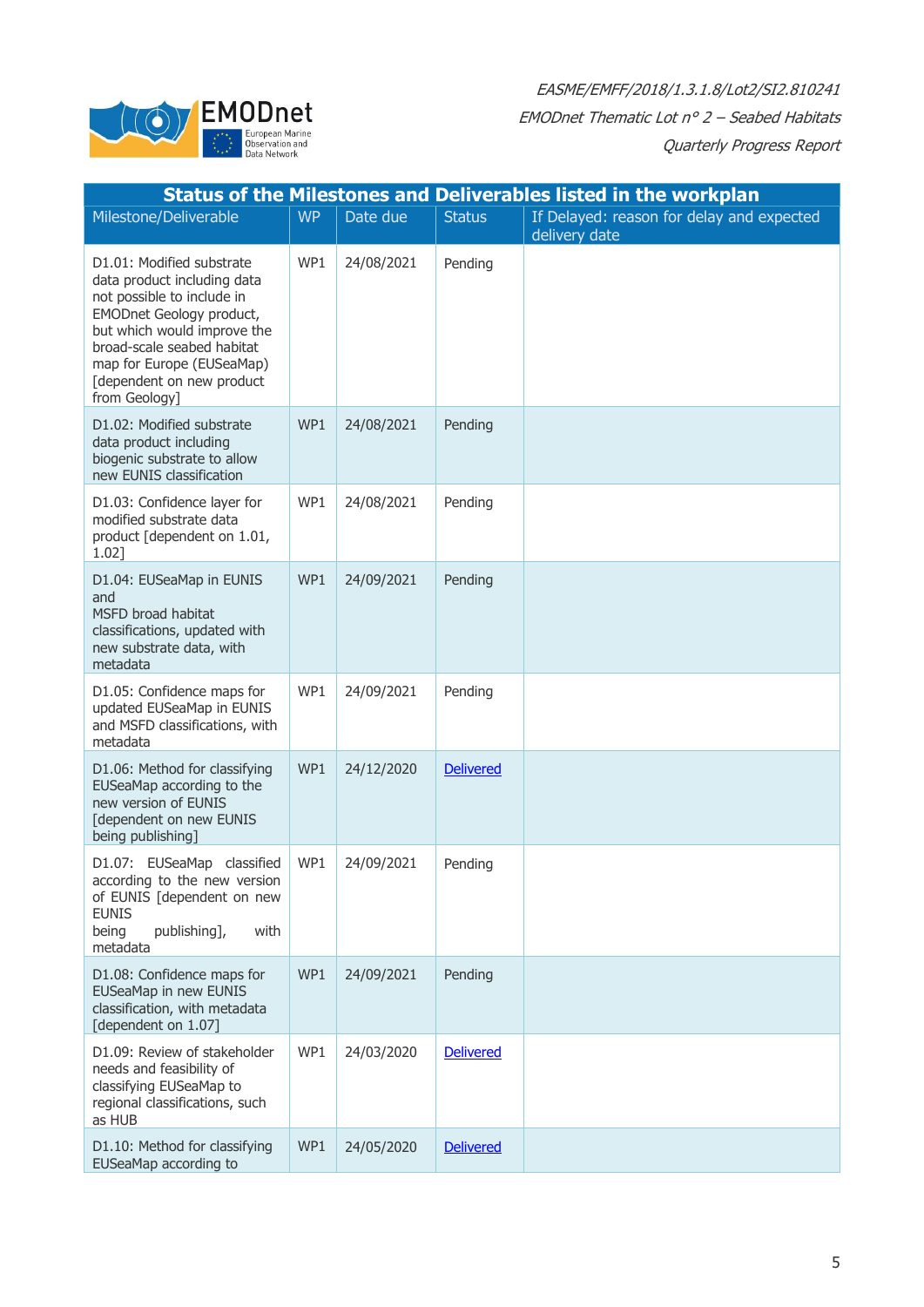

| regional classifications<br>[dependent on D1.09]                                                                                                                                                                      |     |            |                  |                                                                                                                                                                                                                                                                                                                                                     |
|-----------------------------------------------------------------------------------------------------------------------------------------------------------------------------------------------------------------------|-----|------------|------------------|-----------------------------------------------------------------------------------------------------------------------------------------------------------------------------------------------------------------------------------------------------------------------------------------------------------------------------------------------------|
| D1.11: EUSeaMap classified<br>according to regional<br>classifications, and metadata<br>[dependent on D1.09]                                                                                                          | WP1 | 24/09/2020 | Delayed          | When the proposal was written, D1.11 was<br>making sense because the Baltic and the<br>Mediterranean regional classifications were<br>dramatically different from EUSeaMap's<br>reference classification, the European<br>classification EUNIS.<br>But EUNIS was transformed shortly after, and<br>that new version turned out to be quite close to |
|                                                                                                                                                                                                                       |     |            |                  | these regional classifications. Hence translating<br>the current version of EUSeaMap in regional<br>classifications would have been unnecessary,<br>because next version of EUSeaMap will be<br>translated in this new EUNIS.                                                                                                                       |
|                                                                                                                                                                                                                       |     |            |                  | However, rather than cancelling the deliverable,<br>we proposed to delay it, i.e. next iteration of<br>EUSeaMap (Sept 2021) will be delivered in the<br>new EUNIS, and the Baltic and Mediterranean<br>classifications                                                                                                                              |
| D1.12: Confidence maps for<br>EUSeaMap classified<br>according to regional<br>classifications, with metadata<br>[dependent on D1.09]                                                                                  | WP1 | 24/09/2021 | Pending          |                                                                                                                                                                                                                                                                                                                                                     |
| D1.13a: Technical report<br>describing the updates to<br>EUSeaMap 2019                                                                                                                                                | WP1 | 24/03/2020 | <b>Delivered</b> |                                                                                                                                                                                                                                                                                                                                                     |
| D1.13b: Technical report<br>describing the updates to<br>EUSeaMap 2021                                                                                                                                                | WP1 | 24/09/2021 | Pending          |                                                                                                                                                                                                                                                                                                                                                     |
| D1.14: Well-documented R<br>code and ArcGIS models used<br>to construct EUSeaMap                                                                                                                                      | WP1 | 24/09/2021 | Pending          |                                                                                                                                                                                                                                                                                                                                                     |
| D1.15: Report describing<br>ways in which EUSeaMap may<br>be improved if funds become<br>available                                                                                                                    | WP1 | 24/11/2020 | <b>Delivered</b> |                                                                                                                                                                                                                                                                                                                                                     |
| D2.01: An expanded library of<br>maps of communities,<br>biocoenoses, biotopes and<br>habitats for all of Europe,<br>ingested and converted to a<br>standard format, with<br>metadata for every map                   | WP2 | 24/08/2021 | Pending          |                                                                                                                                                                                                                                                                                                                                                     |
| D2.02: An expanded collation<br>of point records of<br>communities, biocoenoses,<br>biotopes and habitats for all of<br>Europe, ingested and<br>converted to a standard<br>format, with metadata for<br>every dataset | WP2 | 24/08/2021 | Pending          |                                                                                                                                                                                                                                                                                                                                                     |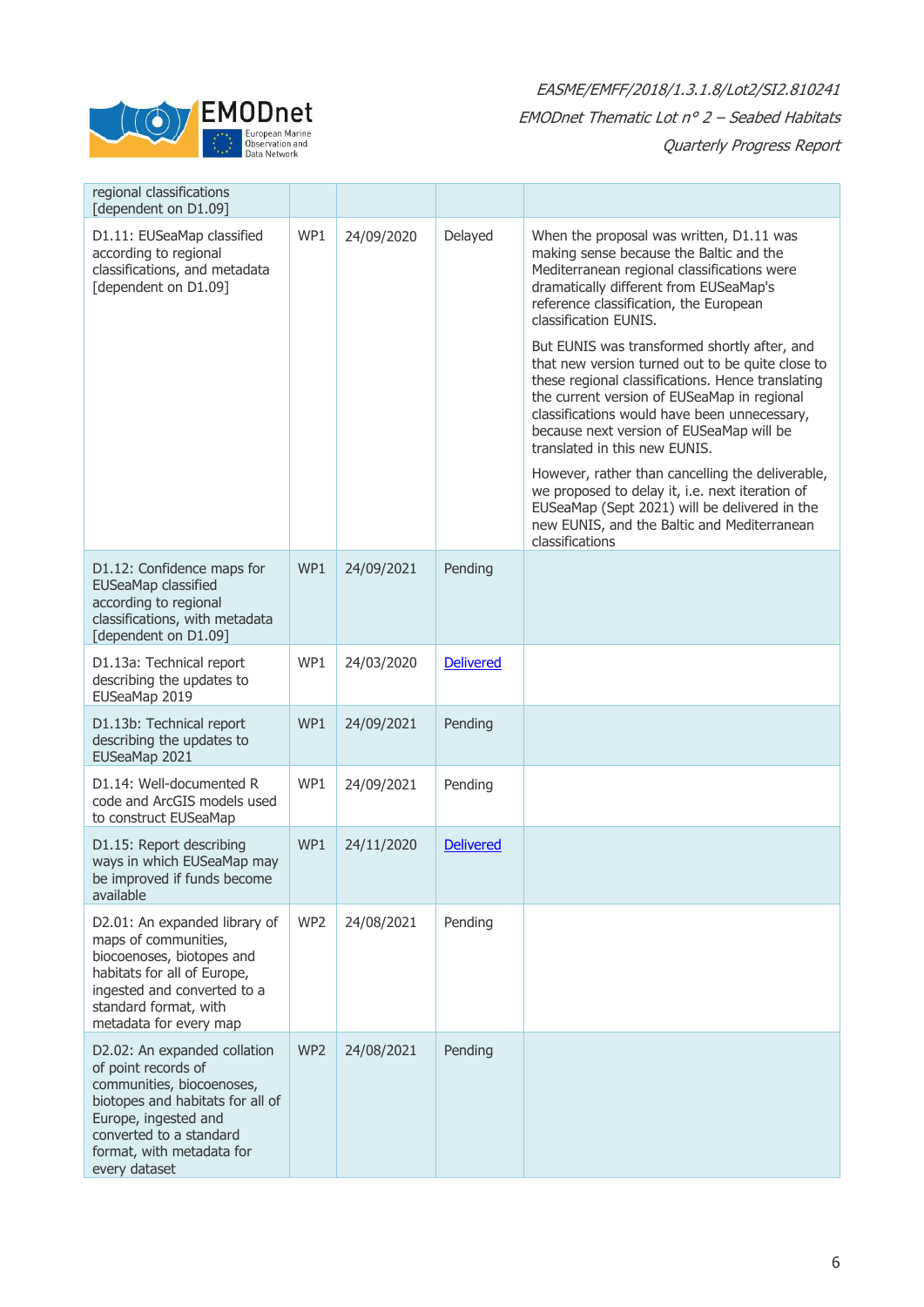

٦

| D2.03: Templates for habitat<br>map data exchange formats<br>and for metadata                                                                                                                                         | WP2             | 24/02/2020 | <b>Delivered</b> |                                                                                                                                                                                                                               |
|-----------------------------------------------------------------------------------------------------------------------------------------------------------------------------------------------------------------------|-----------------|------------|------------------|-------------------------------------------------------------------------------------------------------------------------------------------------------------------------------------------------------------------------------|
| D2.08: Guidelines for<br>submitting habitat point data<br>to OBIS                                                                                                                                                     | WP <sub>2</sub> | 24/04/2020 | Delayed          | Delayed due to ingestion setbacks with EurOBIS<br>on trial dataset. Guidelines drafted and pending<br>final amendments from external peers and<br>EMODnet Biology (almost complete). Expected<br>delivery now mid-August 2021 |
| D2.10: Evidence of use of the<br>EMODnet Ingestion and safe-<br>keeping of marine data facility<br>for ingesting data points,<br>maps and models from third<br>parties                                                | WP <sub>2</sub> | 24/09/2021 | Pending          |                                                                                                                                                                                                                               |
| D3.01: A combined,<br>harmonized data product<br>showing the best evidence for<br>extent and distribution of the<br>Essential Ocean Variable "Live<br>hard coral cover" in Europe,<br>with metadata                   | WP3             | 24/08/2021 | Pending          |                                                                                                                                                                                                                               |
| D3.02: A combined,<br>harmonized data product<br>showing the best evidence for<br>extent and distribution of the<br><b>Essential Ocean Variable</b><br>"Seagrass cover" in Europe,<br>with metadata                   | WP3             | 24/08/2021 | Pending          |                                                                                                                                                                                                                               |
| D3.03: A combined,<br>harmonized data product<br>showing the best evidence for<br>extent and distribution of the<br><b>Essential Ocean Variable</b><br>"Macroalgal canopy coral<br>cover" in Europe, with<br>metadata | WP3             | 24/08/2021 | Pending          |                                                                                                                                                                                                                               |
| D3.04: Report detailing the<br>construction of the three<br>Essential Ocean Variable data<br>products                                                                                                                 | WP3             | 24/08/2021 | Pending          |                                                                                                                                                                                                                               |
| D3.05: A combined,<br>harmonized data product<br>showing the best evidence for<br>the extent of biogenic<br>substrate in Europe, with<br>metadata                                                                     | WP3             | 24/04/2021 | Delayed          | We had a major issue with EUSeaMap (see<br>issue INT 05, section 2), and priority was given<br>to solving that issue. D3.05 will be finished by<br>August 2021 and officially delivered by<br>September                       |
| D3.06: Report detailing the<br>construction of the biogenic<br>habitat data product                                                                                                                                   | WP3             | 24/05/2021 | Delayed          | Same as D3.05                                                                                                                                                                                                                 |
| D3.07: A review of<br>stakeholder needs for<br>combined, harmonized data                                                                                                                                              | WP3             | 24/03/2020 | <b>Delivered</b> |                                                                                                                                                                                                                               |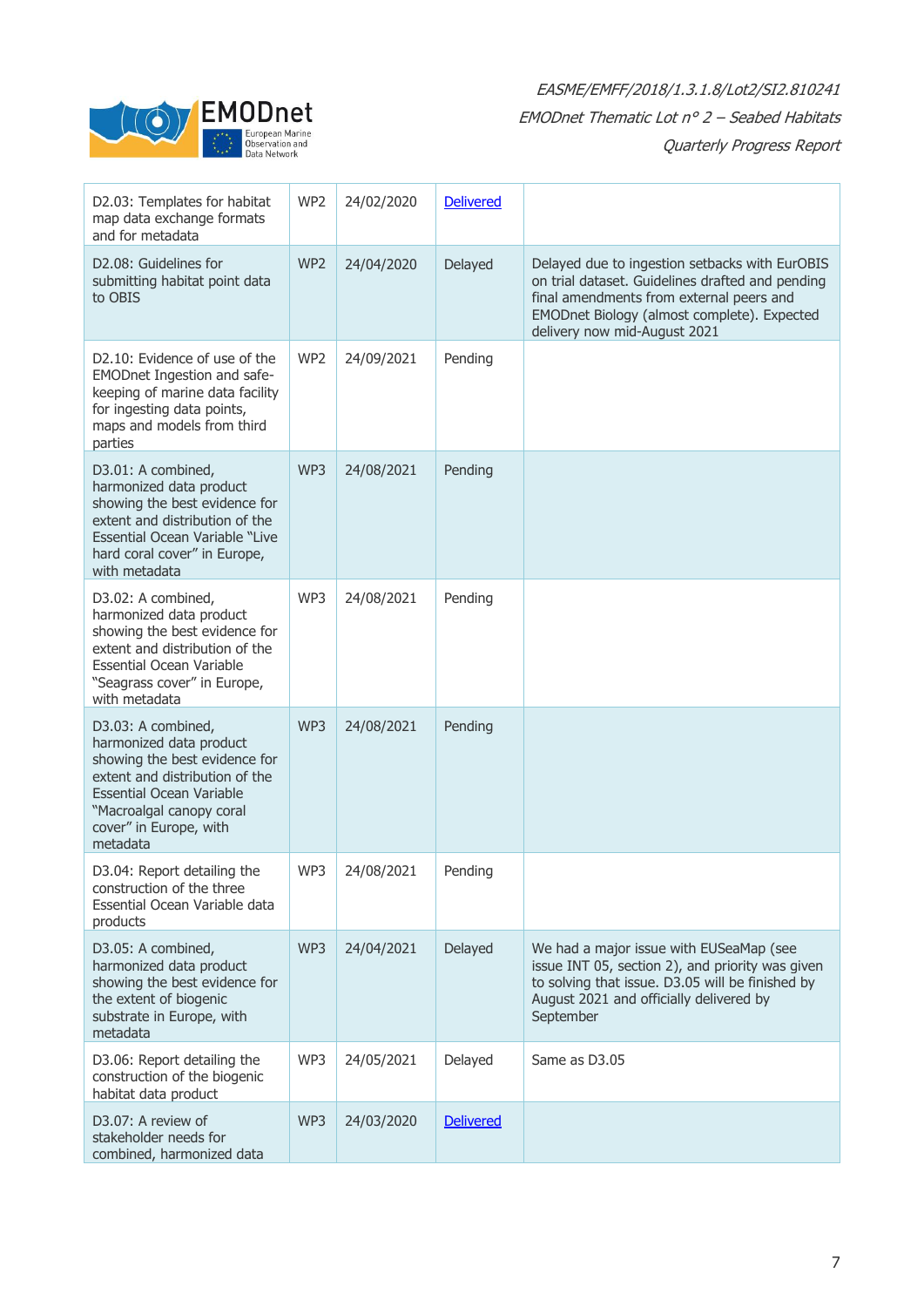

| products for seabed habitats<br>in Europe                                                                                                                                                                                            |     |            |                  |                                                                                                                            |
|--------------------------------------------------------------------------------------------------------------------------------------------------------------------------------------------------------------------------------------|-----|------------|------------------|----------------------------------------------------------------------------------------------------------------------------|
| D3.08: Combined, harmonized<br>data products showing the<br>best evidence for extent and<br>distribution of habitats defined<br>in other classifications and<br>lists in Europe, with metadata,<br>depending on stakeholder<br>needs | WP3 | 24/08/2021 | Pending          |                                                                                                                            |
| D3.09: Report detailing the<br>construction of the data<br>products defined by<br>stakeholder needs                                                                                                                                  | WP3 | 24/09/2021 | Pending          |                                                                                                                            |
| D3.10: Pilot maps and points<br>translated to the new version<br>of EUNIS (created as part of a<br>pilot project)                                                                                                                    | WP3 | 24/03/2021 | Delayed          | Partly completed. Delayed to August due to<br>serious issues with the EEA official translation<br>table (See ISSUE INT 04) |
| D3.11: Report describing the<br>process of translating marine<br>habitat data to the new<br>version of EUNIS                                                                                                                         | WP3 | 24/09/2021 | Pending          |                                                                                                                            |
| D4.01: A digital map with<br>panning and zooming facilities<br>allowing users to view data,<br>data products and metadata                                                                                                            | WP4 | 24/10/2019 | Delivered        |                                                                                                                            |
| D4.02: Facilities for<br>downloading data, metadata<br>and data products                                                                                                                                                             | WP4 | 24/10/2019 | Delivered        |                                                                                                                            |
| D4.04: Seamless display of<br>habitat points stored locally<br>and those accessed via<br>machine-to-machine<br>connections (predominantly<br>from OBIS/ EMODnet Biology)                                                             | WP4 | 24/08/2021 | Pending          |                                                                                                                            |
| D4.05: Seamless display of<br>habitat maps stored locally<br>and those accessed via<br>machine-to-machine<br>connections                                                                                                             | WP4 | 24/11/2020 | <b>Delivered</b> |                                                                                                                            |
| D4.06: Seamless display of<br>other map layers on portal<br>accessed using machine-to-<br>machine connections                                                                                                                        | WP4 | 24/09/2020 | Delivered        |                                                                                                                            |
| D4.07: Feature enabling<br>ability to track usage                                                                                                                                                                                    | WP4 | 24/10/2019 | Delivered        |                                                                                                                            |
| D4.08: Feature enabling live<br>operation of help desk 9-5,<br>MonFri                                                                                                                                                                | WP4 | 24/10/2019 | Delivered        |                                                                                                                            |
| D4.09: User questions and<br>answers on the portal and<br>through RSS so they can be                                                                                                                                                 | WP4 | 24/08/2020 | <b>Delivered</b> | Agreed with CINEA that there's no need to<br>publish live Q&R. A FAQ will be sufficient                                    |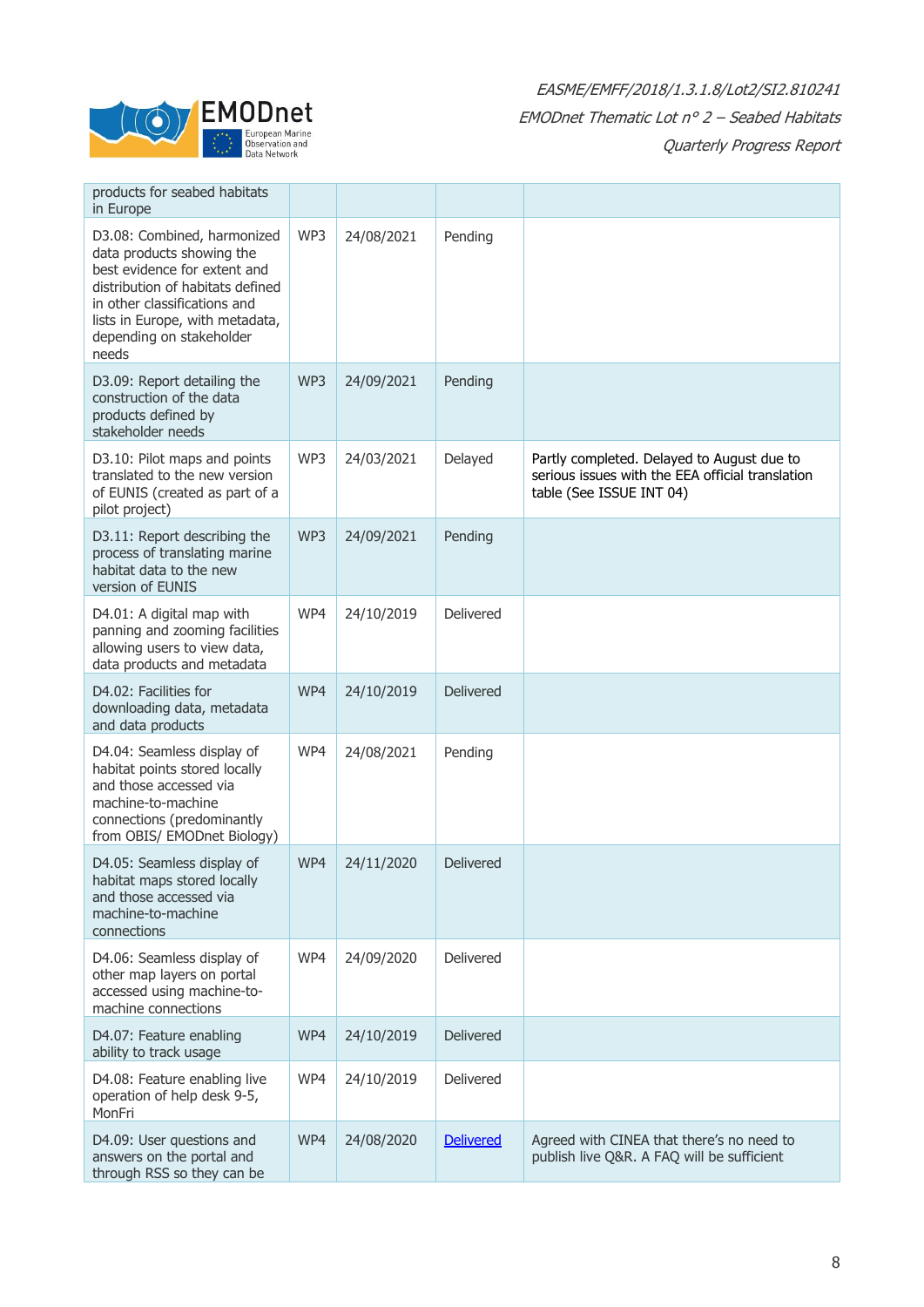

| listed on the central EMODnet<br>portal                                                                                                                           |     |                                                                                                     |                                                             |  |
|-------------------------------------------------------------------------------------------------------------------------------------------------------------------|-----|-----------------------------------------------------------------------------------------------------|-------------------------------------------------------------|--|
| D4.10: New map layers to<br>portal                                                                                                                                | WP4 | Upload<br>24/02/2020<br>Upload<br>24/08/2020                                                        | Delivered<br>Delivered                                      |  |
|                                                                                                                                                                   |     | Upload<br>24/02/2021<br>Upload<br>24/08/2021                                                        | Delivered<br>Pending                                        |  |
| D4.11: Contribution to<br><b>EMODnet Technical Working</b><br>Group                                                                                               | WP4 | 09/2019<br>04/2020<br>11/2020<br>1 <sup>st</sup> meeting<br>2021<br>2 <sup>nd</sup> meeting<br>2021 | Delivered<br>Delivered<br>Delivered<br>Delivered<br>Pending |  |
| D4.13: Planned technical<br>improvements                                                                                                                          | WP4 | 24/09/2021                                                                                          | Delivered                                                   |  |
| D4.14: Ad hoc technical<br>improvements based on user<br>feedback                                                                                                 | WP4 | 24/09/2021                                                                                          | Delivered                                                   |  |
| D4.15: Ad hoc changes to<br>website and visual                                                                                                                    | WP4 | 24/09/2021                                                                                          | Pending                                                     |  |
| D4.16: A new URL under the<br>"europa.eu"<br>domain,<br>if<br>requested by the Commission<br>services                                                             | WP4 |                                                                                                     | Canceled                                                    |  |
| D5.01: Evidence of efforts to<br>ensure maximum coherence<br>with data delivery to and from<br>regional sea conventions and<br><b>ICES</b>                        | WP5 | 24/09/2021                                                                                          | Pending                                                     |  |
| D5.02: Evidence of efforts to<br>coordinate with CMEMS                                                                                                            | WP5 | 24/09/2021                                                                                          | Pending                                                     |  |
| D5.03:<br>Evidence<br>of<br>collaboration with EMODnet<br>biology to coordinate the<br>ingestion of species<br>and<br>habitat point data from the<br>same samples | WP5 | 24/09/2021                                                                                          | Delivered                                                   |  |
| D5.04: Widespread promotion<br>of guidelines for submitting<br>habitat point data to OBIS                                                                         | WP5 | 24/09/2021                                                                                          | Pending                                                     |  |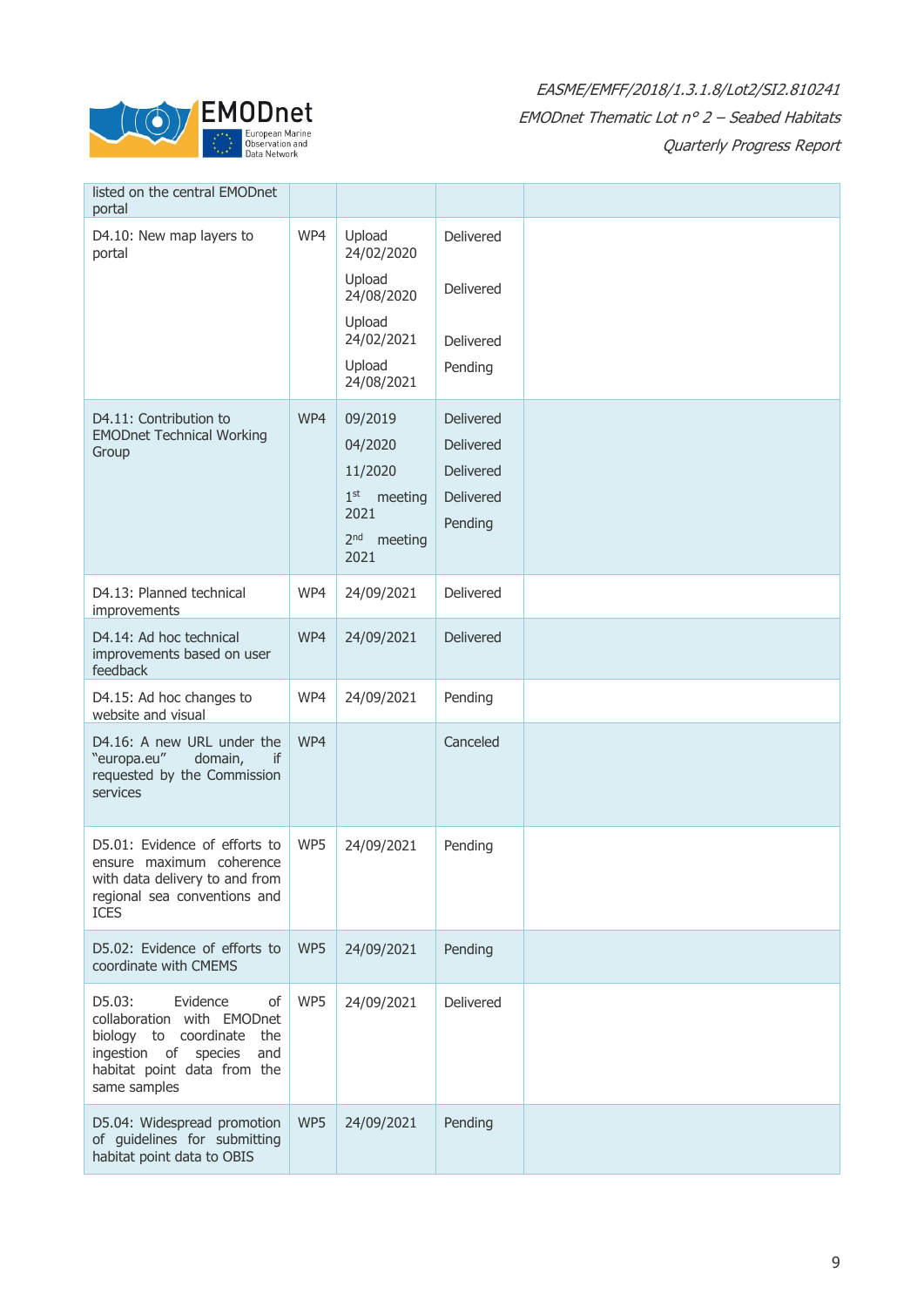

| D5.06: New use cases on the<br>website                                                                           | WP5 | 24/09/2021                                                                                                   | Pending                                                                                            |  |
|------------------------------------------------------------------------------------------------------------------|-----|--------------------------------------------------------------------------------------------------------------|----------------------------------------------------------------------------------------------------|--|
| D5.07: A prominent summary<br>of the data and data products<br>available on the website                          | WP5 | 24/09/2020                                                                                                   | <b>Delivered</b>                                                                                   |  |
| D5.08:<br>online<br>Sustained<br>stories,<br>presence:<br>news<br>tweets, etc.                                   | WP5 | 24/09/2021                                                                                                   | Pending                                                                                            |  |
| D5.09:<br>Presentations<br>and<br>posters at conferences and<br>cross-cutting meetings                           | WP5 | 24/09/2021                                                                                                   | Pending                                                                                            |  |
| D5.10: Promotion of products<br>via ESRI story maps                                                              | WP5 | 24/09/2021                                                                                                   | <b>Delivered</b>                                                                                   |  |
| D6.04:<br>Participation<br>in<br><b>EMODnet Steering Committee</b><br>meetings                                   |     | 09/2019<br>04/2020<br>11/2020<br>$1st$ meeting<br>2021<br>2 <sup>nd</sup> meeting<br>2021                    | Delivered<br><b>Delivered</b><br><b>Delivered</b><br><b>Delivered</b><br>Pending                   |  |
| D6.10:<br>Quarterly<br>progress<br>reports to EASME, DG MARE<br>and EMODnet Secretariat by<br>15th of the month. |     | 15/10/2019<br>15/01/2020<br>15/04/2020<br>15/07/2020<br>15/10/2020<br>15/01/2021<br>15/04/2021<br>15/07/2021 | Delivered<br>Delivered<br>Delivered<br>Delivered<br>Delivered<br>Delivered<br>Delivered<br>Pending |  |
| D6.11: Interim report                                                                                            |     | 24/09/2020                                                                                                   | <b>Delivered</b>                                                                                   |  |
| D6.13: Final report                                                                                              |     | 24/09/2021                                                                                                   | Pending                                                                                            |  |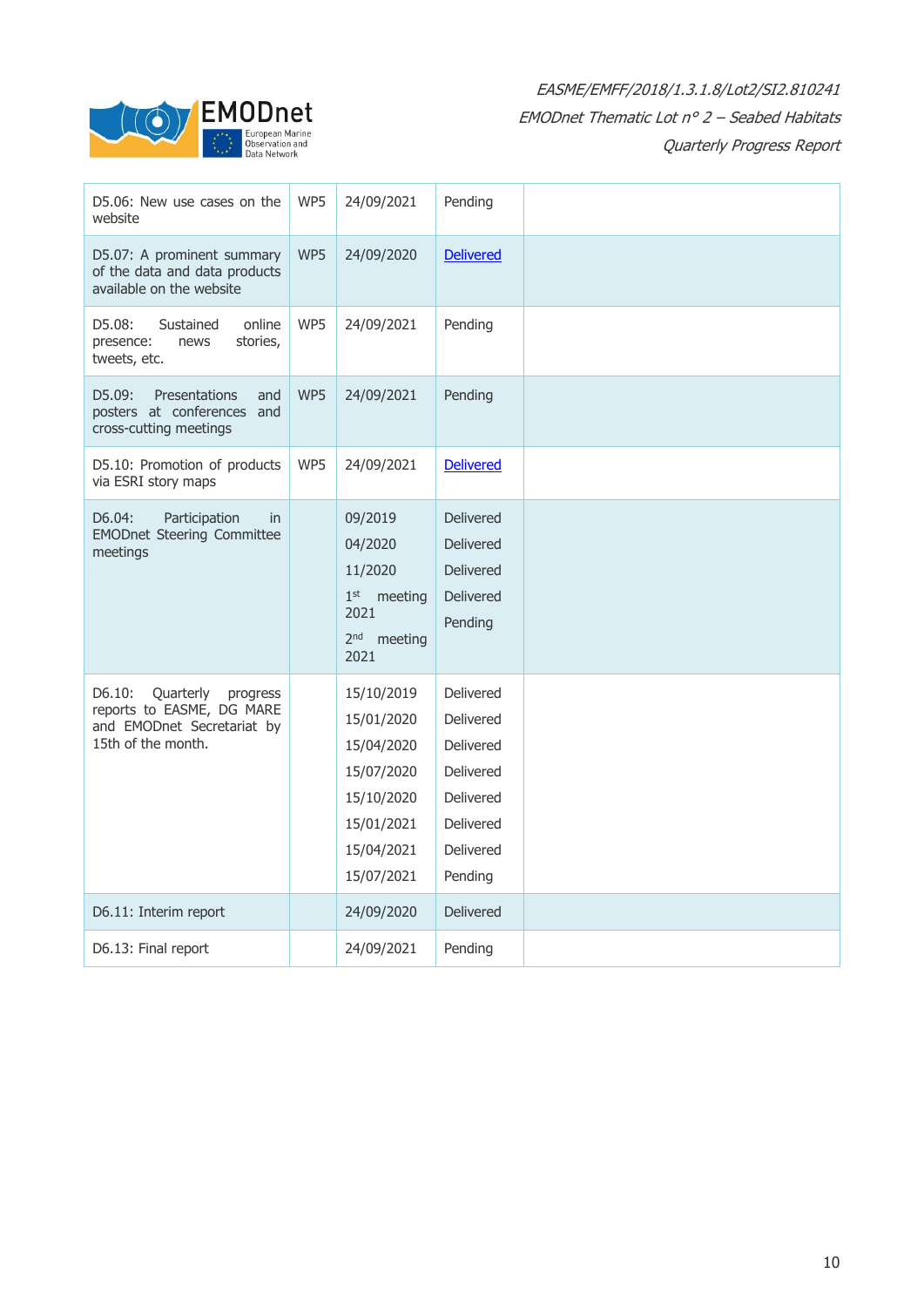

### <span id="page-10-0"></span>**2.Identified issues: status and actions taken**

| A. Priority issue(s) identified and communicated by CINEA/ DG MARE/<br><b>SECRETARIAT</b>                                         |                                     |                                                                                                                                                                                                                                                                                                                                                                                                                                                                                                                                                                                                                                                                                                                 |          |                         |  |  |  |  |  |
|-----------------------------------------------------------------------------------------------------------------------------------|-------------------------------------|-----------------------------------------------------------------------------------------------------------------------------------------------------------------------------------------------------------------------------------------------------------------------------------------------------------------------------------------------------------------------------------------------------------------------------------------------------------------------------------------------------------------------------------------------------------------------------------------------------------------------------------------------------------------------------------------------------------------|----------|-------------------------|--|--|--|--|--|
| Priority issue                                                                                                                    | <b>Status</b><br>(Pending/Resolved) | Action(s) taken / remaining<br>actions planned                                                                                                                                                                                                                                                                                                                                                                                                                                                                                                                                                                                                                                                                  | Date due | <b>Date</b><br>resolved |  |  |  |  |  |
| <b>JIRA EM-20 - Internal</b><br>procedures to identify<br>and report data<br>breaches to EASME -<br><b>EASME checklist item 8</b> | Done                                |                                                                                                                                                                                                                                                                                                                                                                                                                                                                                                                                                                                                                                                                                                                 |          | 25/09/2020              |  |  |  |  |  |
| JIRA EM-80 - Seabed<br><b>Habitats to report on</b><br>status or plans to<br>support INSPIRE<br><b>Compliant CSW</b>              | Done                                | JNCC worked with ICES data team<br>to rectify INSPIRE extension and<br>advertised port issues on the CSW<br>service of the ICES Geonetwork.<br>As a side-task relating to work on<br>this issue, Seabed Habitats has<br>moved to a sub-portal for easier<br>data management and harvesting<br>by EMODnet Central.                                                                                                                                                                                                                                                                                                                                                                                               |          | 08/04/2021              |  |  |  |  |  |
| JIRA EM-88 - Seabed<br><b>Habitats - Web</b><br><b>Services MetadataUrl</b><br>and DataUrl fields                                 | Done                                | <b>MetadataURLs</b><br>where<br>updated<br>relevant within GeoServer layers.<br><b>ICES</b><br>metadata<br>Some<br>records<br>encountered a bug in the move to<br>the new subportal that left them<br>unpublished, JNCC worked with<br>ICES to correct these.<br>JNCC liaised with MAREANO project<br>to ensure XML metadata records<br>were available for these external<br>layers.<br>dataURLs corrected in GeoServer<br>where necessary. Log taken of<br>layers that do not require dataURLs<br>(e.g.<br>Group<br>layers,<br>non-<br>downloadable datasets) for future<br>auditing of this requirement.<br>Case-by-case log presented to<br>central portal for review, and rerun<br>of checks was successful |          | 12/04/2021              |  |  |  |  |  |
| <b>JIRA EM-93 - GDPR</b><br><b>Compliance for Seabed</b><br><b>Habitats</b>                                                       | In review                           | JNCC digital and data solutions<br>teams have made requested<br>changes to the website to resolve<br>the issue.<br>Remaining action is only for<br>secretariat to review that the<br>changes are acceptable.                                                                                                                                                                                                                                                                                                                                                                                                                                                                                                    |          |                         |  |  |  |  |  |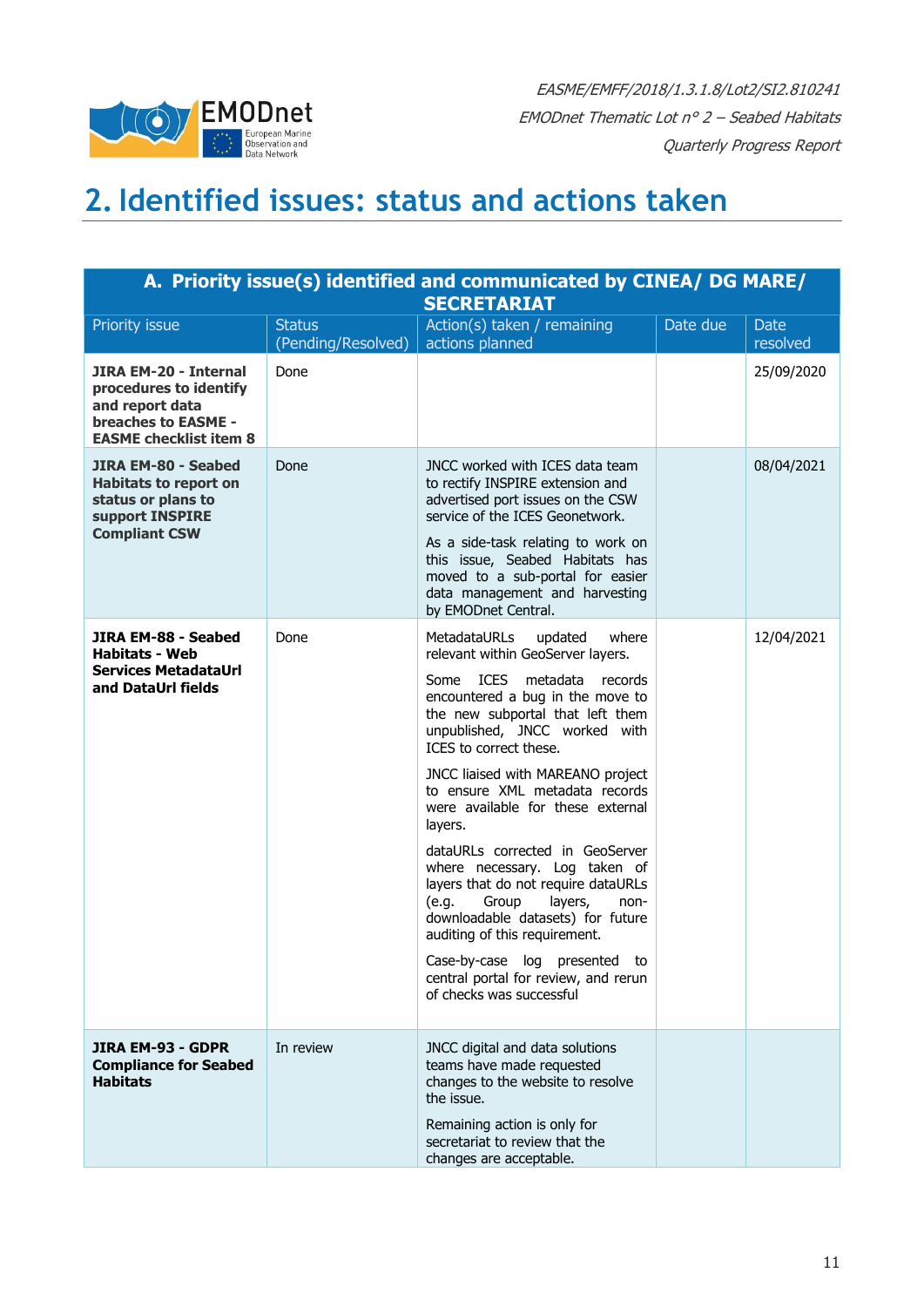

| JIRA EM-132 - Seabed<br><b>Habitats to report on</b><br>number and volume of<br>downloaded data and<br>data products by 6th of<br><b>January</b> | Done        |                                                                                                                                                                                                                                                                                                                                                                                                                                                                                                                                                                                                                         |            | 06/01/2021 |
|--------------------------------------------------------------------------------------------------------------------------------------------------|-------------|-------------------------------------------------------------------------------------------------------------------------------------------------------------------------------------------------------------------------------------------------------------------------------------------------------------------------------------------------------------------------------------------------------------------------------------------------------------------------------------------------------------------------------------------------------------------------------------------------------------------------|------------|------------|
| JIRA EM-146 - Seabed<br><b>Habitats Quality of</b><br><b>Service Monitoring</b>                                                                  | In Progress | The metric behind response time<br>was queried by JNCC, as it appeared<br>to relate to last-by response rather<br>than first-byte response. This has<br>been agreed by the secretariat, and<br>amendments have now been made<br>to the code for response time in<br>subsequent reporting periods.<br>Progress on the self-healing<br>GeoServer has been somewhat<br>hindered by staffing/Covid issues<br>but a beta site is now up and<br>populated, and is pending being<br>made live. Tests have been made<br>of shutdowns on the beta site and<br>the self-initiation, restart and<br>healing is proving successful. | 31/07/2021 |            |
| JIRA EM-181 - Some<br>links on Seabed<br><b>Habitats Product</b><br>catalogue are broken                                                         | Done        | Two metadata records were<br>"unpublished", likely as a result of<br>the Geonetwork subportal move.<br>This is now rectified.                                                                                                                                                                                                                                                                                                                                                                                                                                                                                           |            | 30/03/2021 |
| JIRA EM-215 - Seabed<br><b>Habitats - Banner for</b><br><b>Promotion EMODnet</b><br><b>Online Survey 2021</b>                                    | Done        | <b>Banner installed</b>                                                                                                                                                                                                                                                                                                                                                                                                                                                                                                                                                                                                 |            | 21/05/2021 |
| JIRA EM-238 - Seabed<br><b>Habitats - Update of</b><br><b>Data Protection</b><br><b>Notices</b>                                                  | Done        | All references that needed to be<br>replaced were replaced                                                                                                                                                                                                                                                                                                                                                                                                                                                                                                                                                              |            | 08/06/2021 |

| B. Issues / challenges identified by the thematic assembly group itself |               |                                                                                                                                                                                                                                                                                                                                                                                                                                                                                                                                                                                                                                                                                           |          |                         |  |  |  |
|-------------------------------------------------------------------------|---------------|-------------------------------------------------------------------------------------------------------------------------------------------------------------------------------------------------------------------------------------------------------------------------------------------------------------------------------------------------------------------------------------------------------------------------------------------------------------------------------------------------------------------------------------------------------------------------------------------------------------------------------------------------------------------------------------------|----------|-------------------------|--|--|--|
| Priority issue / challenge                                              | <b>Status</b> | Action(s) taken / remaining actions<br>planned                                                                                                                                                                                                                                                                                                                                                                                                                                                                                                                                                                                                                                            | Date due | <b>Date</b><br>resolved |  |  |  |
| INT 04 Issues with the<br><b>EUNIS</b> 2019<br>translation<br>table     | Pending       | Deliverable 3.10 relies on the official EUNIS<br>2019 official translation table published on the<br>EEA website. We found that the table is<br>incomplete and it has serious issues and<br>errors, and that it was published on the EEA<br>website without a quidance manual or a<br>report. In the Atlantic alone, for example, the<br>spreadsheet consists of 980 rows, 293 of these<br>needed manual checks and corrections (where<br>possible). Specific issues included: whole<br>sections of the classification missing, logical<br>rules not followed, incorrect or missing codes.<br>JNCC has corrected the simpler issues, but for<br>other more complex ones external input or |          |                         |  |  |  |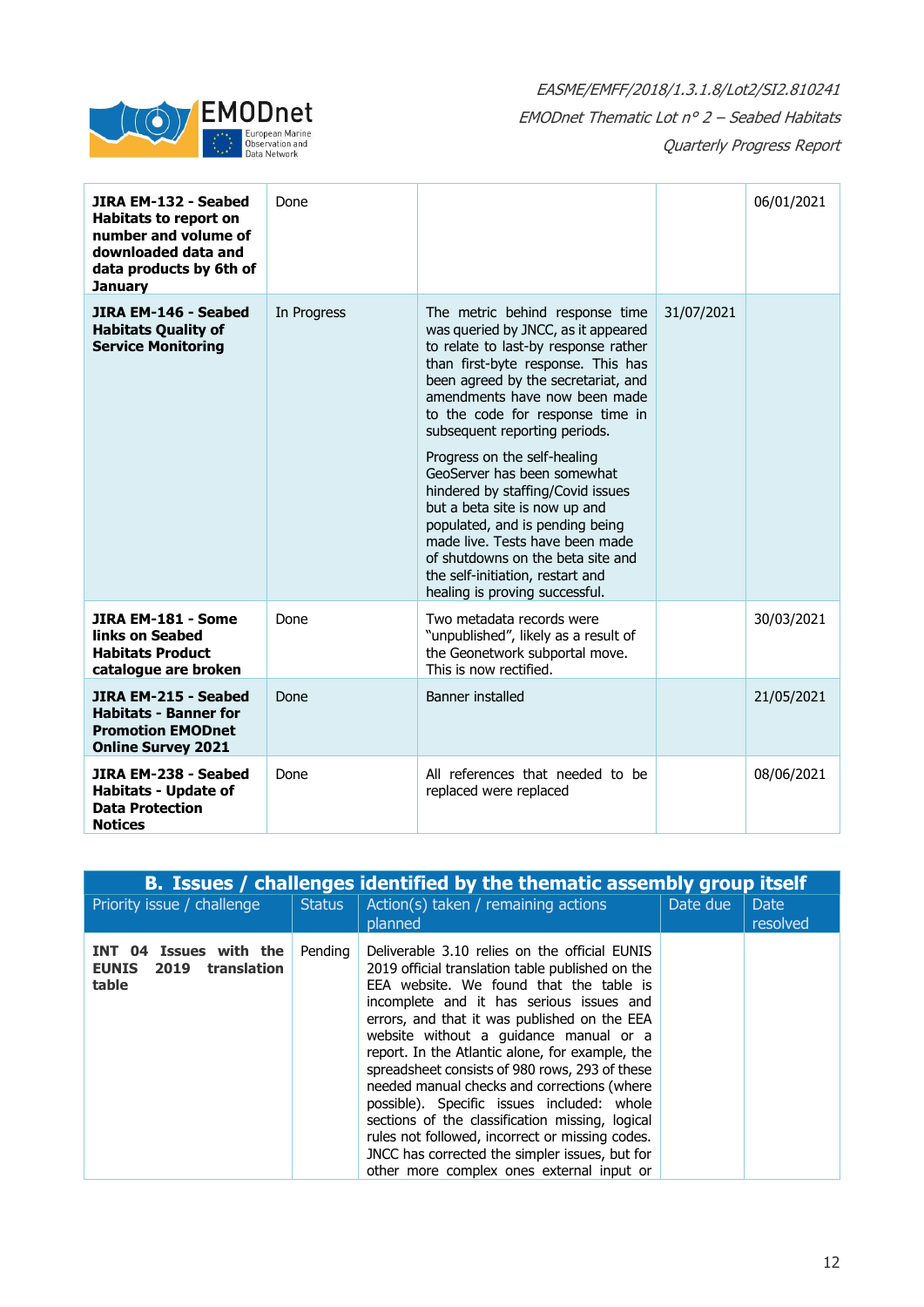

|                                                                                                                                                                                                                                                                                  |      | agreement is required. JNCC contacted the<br>EEA and EMODnet Seabed Habitats partners<br>and proposed how to solve these more<br>complex issues, but it will take some time<br>before a decision is made. Fixing these issues<br>has costed a lot of unplanned effort. We<br>estimate this will cause a $\sim$ 1.5 months delay in<br>the delivery of D3.10 (pilot translation of<br>EUNIS maps).                                                                                                                                                                                                                                                                                                                                                                                                                                                                                                                                                                                                                               |            |
|----------------------------------------------------------------------------------------------------------------------------------------------------------------------------------------------------------------------------------------------------------------------------------|------|---------------------------------------------------------------------------------------------------------------------------------------------------------------------------------------------------------------------------------------------------------------------------------------------------------------------------------------------------------------------------------------------------------------------------------------------------------------------------------------------------------------------------------------------------------------------------------------------------------------------------------------------------------------------------------------------------------------------------------------------------------------------------------------------------------------------------------------------------------------------------------------------------------------------------------------------------------------------------------------------------------------------------------|------------|
| <b>INT</b><br>05<br>unexpected<br>additional work for next<br><b>EUSeaMap due to data gaps</b><br>in version 2018 of the<br><b>EMODnet bathymetry DTM</b><br>with<br>(pixels)<br>nodata<br>alongshore,<br>leading<br>to<br>significant loss of habitat<br>spatial distribution). | Done | As mentioned in our tender proposal, in order<br>to reduce costs for the development of<br>EUSeaMap 2021 we had not planned to re-run<br>the biological zone layers but to use the<br>version developed as part of the previous<br>contract, in 2019. A substantial issue with that<br>version, due to a data gaps in the EMODnet<br>Bathymetry DTM 2018, has been found out. In<br>places<br>covering<br>sometimes<br>some<br>significant areas, the DTM presents gaps<br>(i.e. pixels with no data) alongshore, as a<br>result our biological zone layers also do. This<br>gap represents a total area of approximately<br>32 500 km <sup>2</sup> in the Atlantic.<br>We have taken the decision to fix the issue and<br>use the latest version of the EMODnet<br>Bathymetry DTM (version 2019, which does<br>not present that issue) to fill the gaps. In order<br>to minimise the risk of delays in the provision<br>of EUSeaMap (due the 25th of September<br>2021) we have deployed unplanned resources<br>(2 men.months) | 30/06/2021 |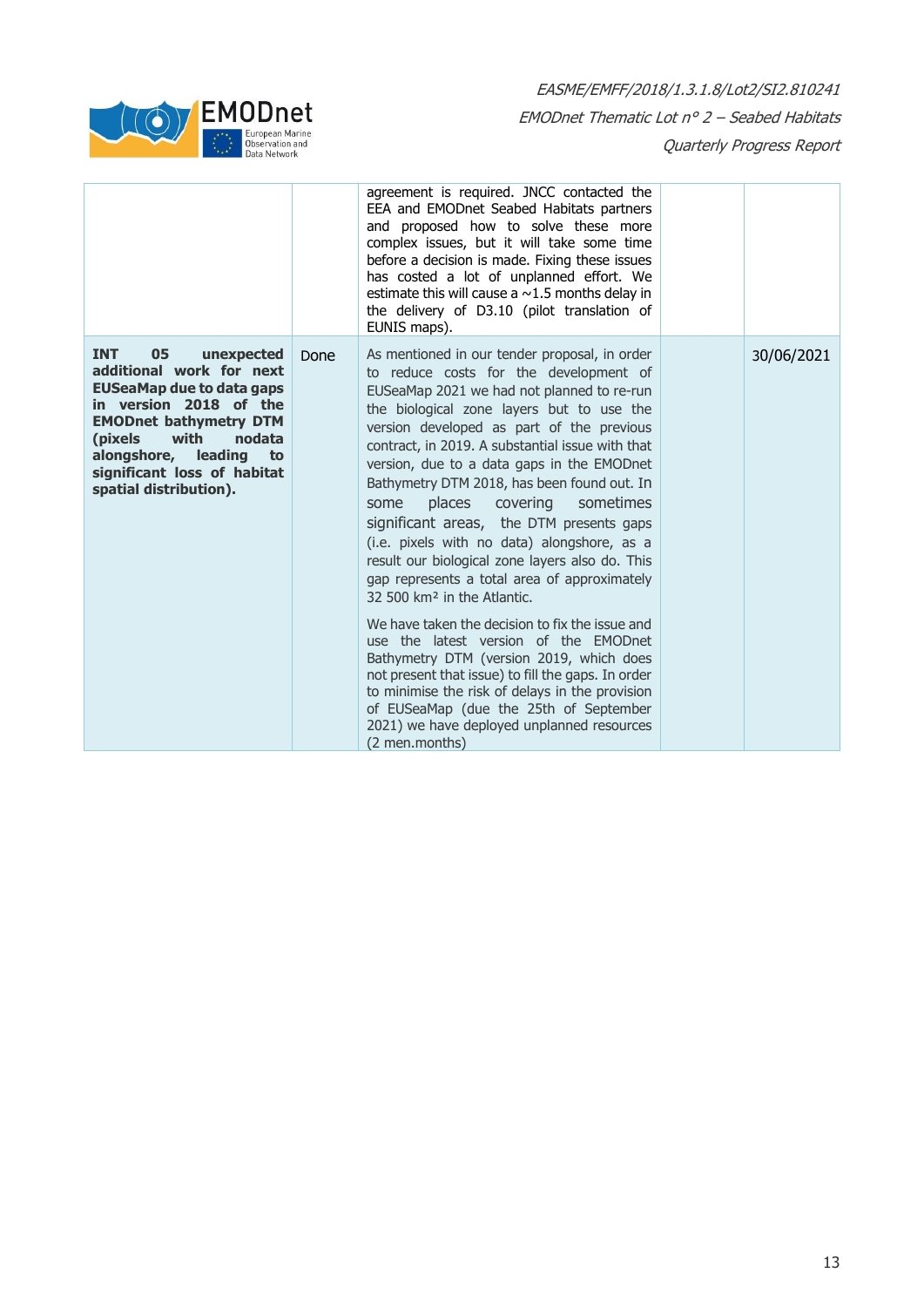

### **3. User feedback (Contact Us form, online chat & other communication means)**

<span id="page-13-0"></span>

| Overview of user feedback and/or requests received in this quarter |                                                                       |                                                                                                                                                                                                                                                                                                                                                                                                                                                                                                                                                                                                                                                            |                     |                  |                                              |                                                                                                                                                                                                                                                                                                                          |                                                                                             |  |  |  |
|--------------------------------------------------------------------|-----------------------------------------------------------------------|------------------------------------------------------------------------------------------------------------------------------------------------------------------------------------------------------------------------------------------------------------------------------------------------------------------------------------------------------------------------------------------------------------------------------------------------------------------------------------------------------------------------------------------------------------------------------------------------------------------------------------------------------------|---------------------|------------------|----------------------------------------------|--------------------------------------------------------------------------------------------------------------------------------------------------------------------------------------------------------------------------------------------------------------------------------------------------------------------------|---------------------------------------------------------------------------------------------|--|--|--|
| <b>Date</b>                                                        | Organisation                                                          | Type of user feedback (e.g. technical,<br>case study, etc.) and short description<br>of the feedback received                                                                                                                                                                                                                                                                                                                                                                                                                                                                                                                                              | Means of<br>contact | Response<br>time | Status of user<br>query:<br>resolved/pending | Measures taken to resolve<br>the query                                                                                                                                                                                                                                                                                   | Status: if not (yet)<br>resolved/pending,<br>explain reason why<br>and expected<br>timeline |  |  |  |
| 06/04/2021                                                         | <b>EMODnet</b><br>Biology,<br>via<br><b>EMODNET</b><br>Central portal | General - They are releasing soon a<br>data product on EMODnet-Biology that<br>makes use of some of your data.<br>Couldn't find our preferred citation on<br>our website. Ask how they should cite<br><b>EMODnet Seabed Habitats</b><br>Their product is developed by Tom<br>Webb (Sheffield University) next<br>Thursday 2021-04-08, but you can<br>already see the methods and some<br>examples on github. This products links<br>biological occurrences (with numerical<br>abundances) of benthic species to their<br>seabed habitats.<br>Link github:<br>https://github.com/EMODnet/EMODnet-<br>Biology-Benthic-Habitats-Occurrences-<br><b>Traits</b> | Email               | 2h               | resolved                                     | Answer: If you used<br>EUSeaMap, the citation is<br>Populus et al, 2017 if you<br>version<br>2016;<br>used<br>Vasquez el al 2020 if you<br>used the version 2019. If<br>you didn't use EUSeaMap<br>but something else, the<br>most appropriate<br>wav<br>would just be to thank<br><b>EMODnet</b><br>Seabed<br>Habitats. |                                                                                             |  |  |  |
| 10/05/2021                                                         | <b>Blue Marine</b><br>Foundation                                      | General - where are the quantitative<br>datasets used to determine energy<br>classes in EUSeaMap 2019?                                                                                                                                                                                                                                                                                                                                                                                                                                                                                                                                                     | Email               | 1 day            | resolved                                     |                                                                                                                                                                                                                                                                                                                          |                                                                                             |  |  |  |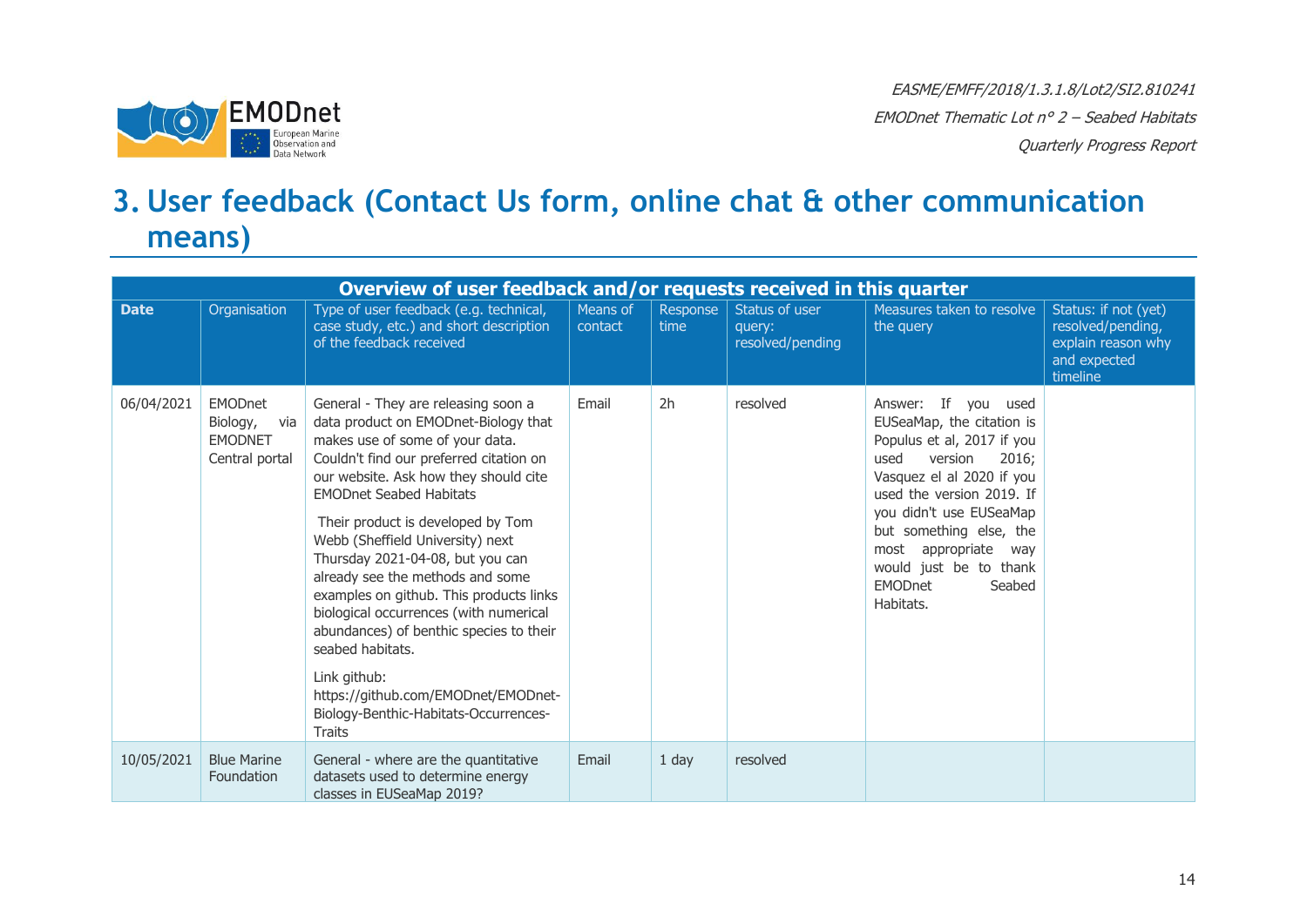

### EASME/EMFF/2018/1.3.1.8/Lot2/SI2.810241 EMODnet Thematic Lot n° 2 – Seabed Habitats

Quarterly Progress Report

| 10/05/2021 | Graduate<br>School of the<br>Environment      | general - I want to convert the kdPAR<br>data into photic depth. I am trying to<br>understand the growth range of a<br>species of seaweed. | Email                     | 1 day          | resolved | Answer: The fraction of<br>incident light reaching a<br>depth h can be calulated<br>using the following<br>formula: $fr = (exp(-kdpar))$<br>x h)<br>Hence, if you use a value<br>of fraction of light above<br>which you assume<br>conditions are photic (I<br>think 0.01 is typically<br>used), then you can<br>calculate the photic depth<br>$h=ln(fr)/-kdpar$ |  |
|------------|-----------------------------------------------|--------------------------------------------------------------------------------------------------------------------------------------------|---------------------------|----------------|----------|------------------------------------------------------------------------------------------------------------------------------------------------------------------------------------------------------------------------------------------------------------------------------------------------------------------------------------------------------------------|--|
| 13/05/2021 | <b>Natural</b><br>England                     | - cannot access a dataset (page not<br>found)                                                                                              | Email                     | 1 <sub>h</sub> | resolved |                                                                                                                                                                                                                                                                                                                                                                  |  |
| 17/05/2021 | University of<br>Genova                       | general - Would like to know how many<br>of the level of detail maps have videos?                                                          | Email, via<br>secretariat | 1 day          | resolved | the question should be<br>asked to the person<br>refered to as contact<br>person in the metadata                                                                                                                                                                                                                                                                 |  |
| 10/06/2021 | Ifremer,<br><b>MSFD</b><br>Service,<br>France | general - Would need to intersect<br>EUSeaMap and MSFD areas in France.<br>Did not work with QGIS                                          | Email                     | $1$ day        | resolved | OGIS is not able to<br>perform appropriate<br>intersection when there<br>are a lot of polygons. We<br>did it in ARCGIS                                                                                                                                                                                                                                           |  |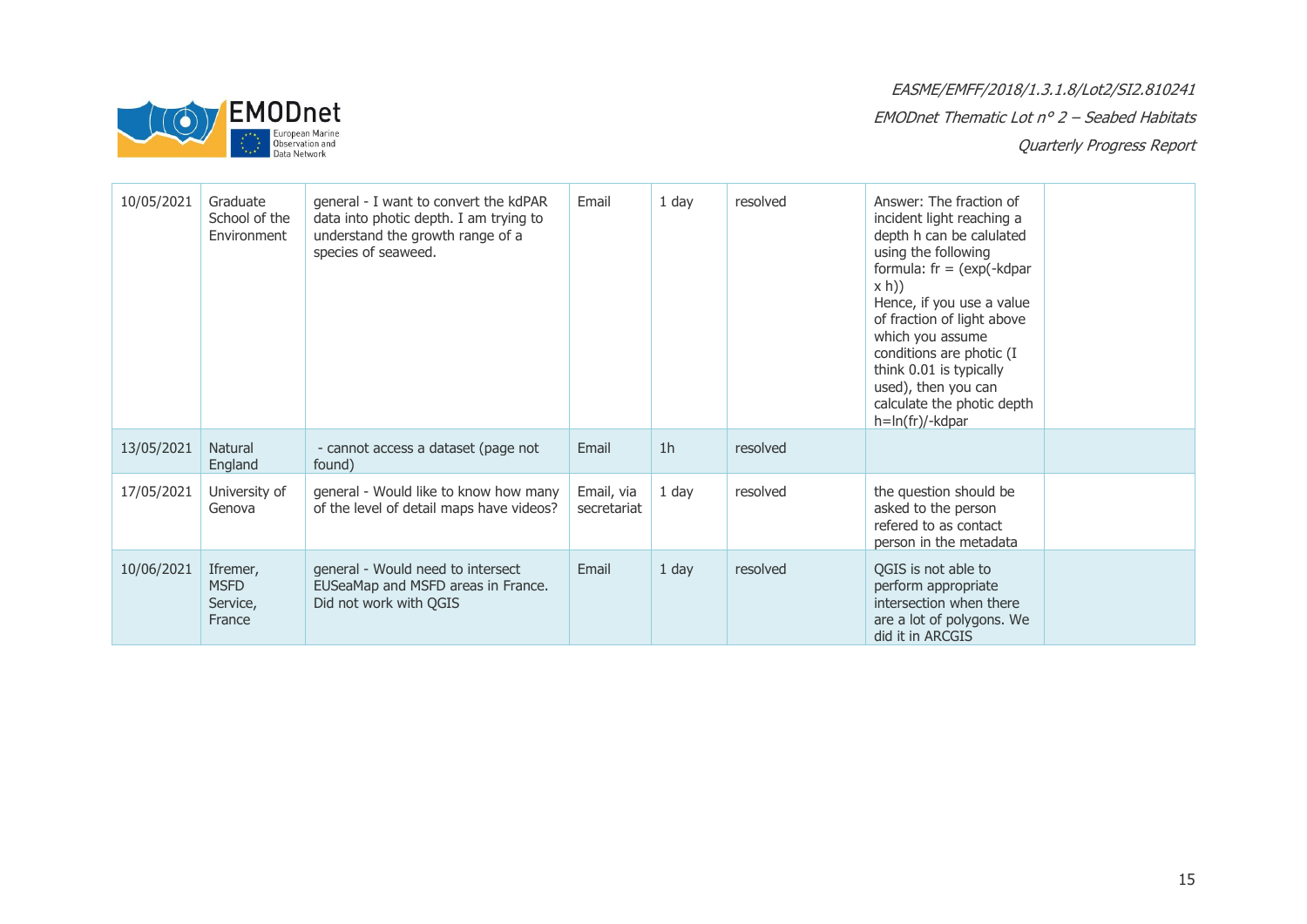

### **4. Meetings/events held/attended & planned**

<span id="page-15-0"></span>

|                    | A. Meetings/events organised and attended |                                                                 |                                                                                                                                                                    |                                             |                                                                                                                                                                                                                          |  |  |
|--------------------|-------------------------------------------|-----------------------------------------------------------------|--------------------------------------------------------------------------------------------------------------------------------------------------------------------|---------------------------------------------|--------------------------------------------------------------------------------------------------------------------------------------------------------------------------------------------------------------------------|--|--|
| <b>Date</b>        | Location                                  | Type event (internal or external<br>meeting, training/workshop) | Indicate if a ppt was<br>given (yes/no + short<br>description)                                                                                                     | Meeting attended<br>$(A)$ / organised $(O)$ | Short description and main results<br>(# participants, agreements<br>made, etc.)                                                                                                                                         |  |  |
| 04/2021            | Videoconf                                 | Meeting                                                         |                                                                                                                                                                    | O                                           | As part of WP2 (data collation), a<br>series of internal one-to-one meetings<br>were organised by ISPRA (WP leader)<br>in order for each partner to update on<br>their inputs and plans until the end of<br>the contract |  |  |
| 20/04/2021         | Videoconf                                 | Meeting                                                         |                                                                                                                                                                    | $\circ$                                     | Internal technical meeting to discuss<br>how to update the habitat EOV layers                                                                                                                                            |  |  |
| 05/05/2021         | Videoconf                                 | Conference                                                      |                                                                                                                                                                    | A                                           | GEOHAB. Main habitat mapping<br>conference.                                                                                                                                                                              |  |  |
| 11/06/2021         | Videoconf                                 | Meeting                                                         |                                                                                                                                                                    | $\overline{A}$                              | EMODnet Open Conference 2021 -<br>Rehearsal and technical guidelines for<br>speakers                                                                                                                                     |  |  |
| $14 -$<br>16/06/21 | Videoconf                                 | Conference                                                      | Yes. 2 presentations<br>1) Lillis and Vasquez: Main<br>achievements in the last 5<br>years<br>2) Lillis: Breakout<br>"EMODnet for EU Green<br>Deal" - key messages | A                                           | <b>EMODnet Conference</b>                                                                                                                                                                                                |  |  |
| 15/06/21           | Videoconf                                 | Meeting                                                         |                                                                                                                                                                    | $\overline{A}$                              | <b>EMODnet Conference breakout</b><br>discussion: pre-meeting                                                                                                                                                            |  |  |
| 15/06/2021         | Videoconf                                 | Workshop                                                        |                                                                                                                                                                    | 0                                           | <b>EMODnet Conference breakout</b><br>discussion. Helen Lillis from Seabed<br>Habitats lot was lead rapporteur                                                                                                           |  |  |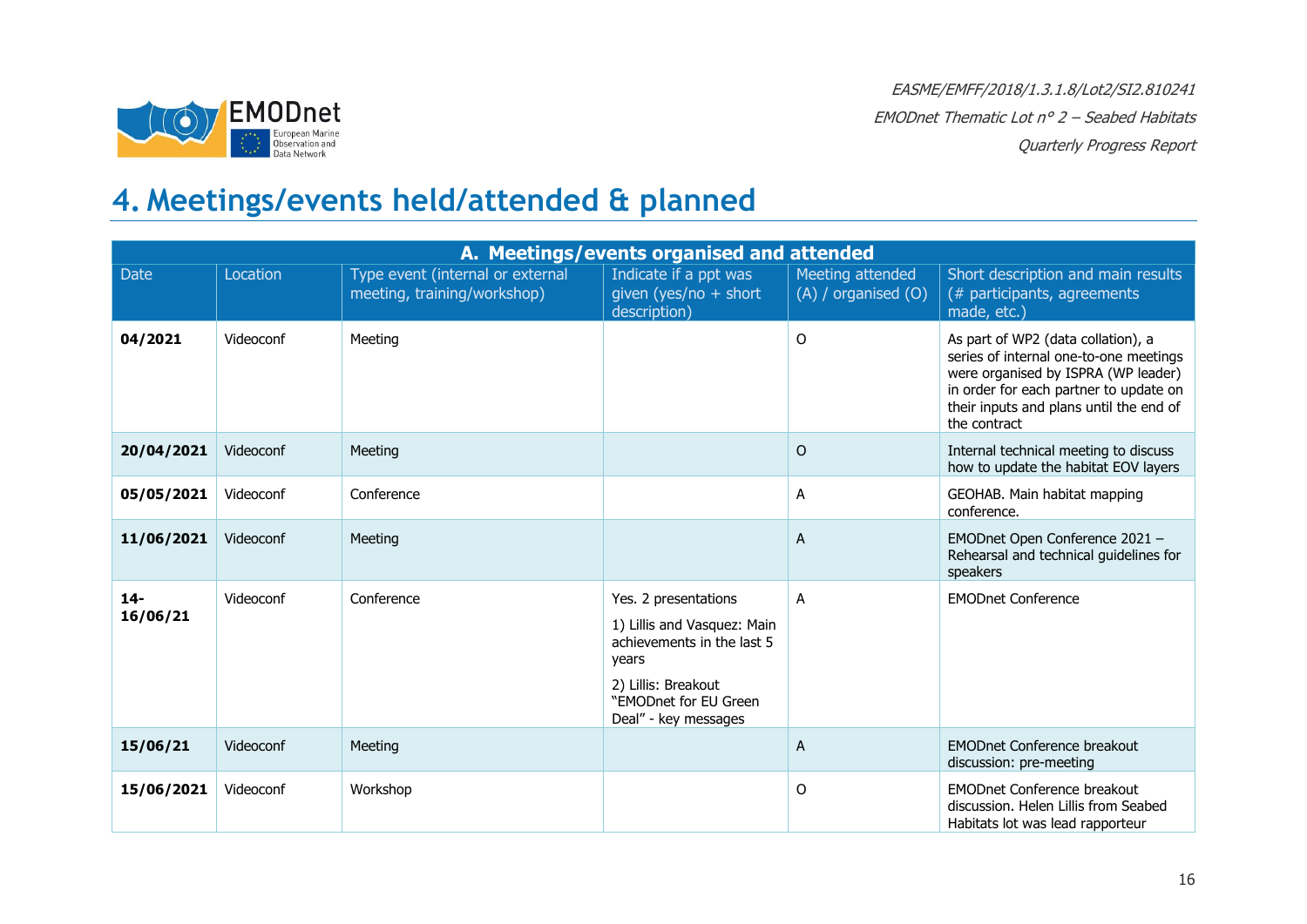

| 16/06/2021              | Videoconf        | Meeting    | Yes: Manca: best practices<br>as part of EUSeaMap                                                                                                                                                              | A            | <b>EMODnet Jamboree Special Sessions</b><br>"Ocean Data Best Practices" dialogue                                                                                      |
|-------------------------|------------------|------------|----------------------------------------------------------------------------------------------------------------------------------------------------------------------------------------------------------------|--------------|-----------------------------------------------------------------------------------------------------------------------------------------------------------------------|
| 17/06/2021              | Videoconf        | Meeting    |                                                                                                                                                                                                                | O            | Partner progress meeting (as part of<br>EMODnet Jamboree)                                                                                                             |
| 17/06/2021              | Videoconf        | Meeting    |                                                                                                                                                                                                                | $\Omega$     | Partner next phase meeting (as part<br>of EMODnet Jamboree)                                                                                                           |
| 18/06/2021              | Videoconf        | Meeting    |                                                                                                                                                                                                                | 0            | Cross-thematic session with EMODnet<br>Biology                                                                                                                        |
| 18/06/2021              | Videoconf        | Meeting    |                                                                                                                                                                                                                | $\Omega$     | Cross-thematic session with EMODnet<br>Geology                                                                                                                        |
| 18/06/2021              | Videoconf        | Meeting    |                                                                                                                                                                                                                | A            | <b>EMODnet Jamboree Special Sessions</b><br>"Citizen science" dialogue                                                                                                |
| 18/06/2021              | Videoconf        | Meeting    |                                                                                                                                                                                                                | A            | EC European Ocean Observation<br>event                                                                                                                                |
| $26/06 -$<br>05/07/2021 | Albena, Bulgaria | Conference | Yes: Todorova et al: how<br>EUSeaMap 2019 was used<br>in the assessment of the<br>spatial extent of benthic<br>broad habitats types<br>adversely affected by<br>anthropogenic pressures<br>under D6C5 in 2019. | A            | XXIth International Multidisciplinary<br>Scientific GeoConference Surveying,<br>Geology and Mining, Ecology and<br>Management - SGEM 2021, 26 June -<br>5 July, 2021. |
| <b>SUM</b>              |                  |            |                                                                                                                                                                                                                | $\mathbf{o}$ | Total # of meetings organised = $7$                                                                                                                                   |
| <b>SUM</b>              |                  |            |                                                                                                                                                                                                                | A            | Total # of meetings attended = $8$                                                                                                                                    |

| <b>B. Meetings/events planned in the future \</b> |          |                                                    |                         |                                                                                        |  |  |
|---------------------------------------------------|----------|----------------------------------------------------|-------------------------|----------------------------------------------------------------------------------------|--|--|
| Date                                              | Location | Type event (meeting, training<br>(workshop), etc.) | $(A)$ / organised $(O)$ | $\vert$ Meeting to be attended $\vert$ Short description and main expected<br>outcomes |  |  |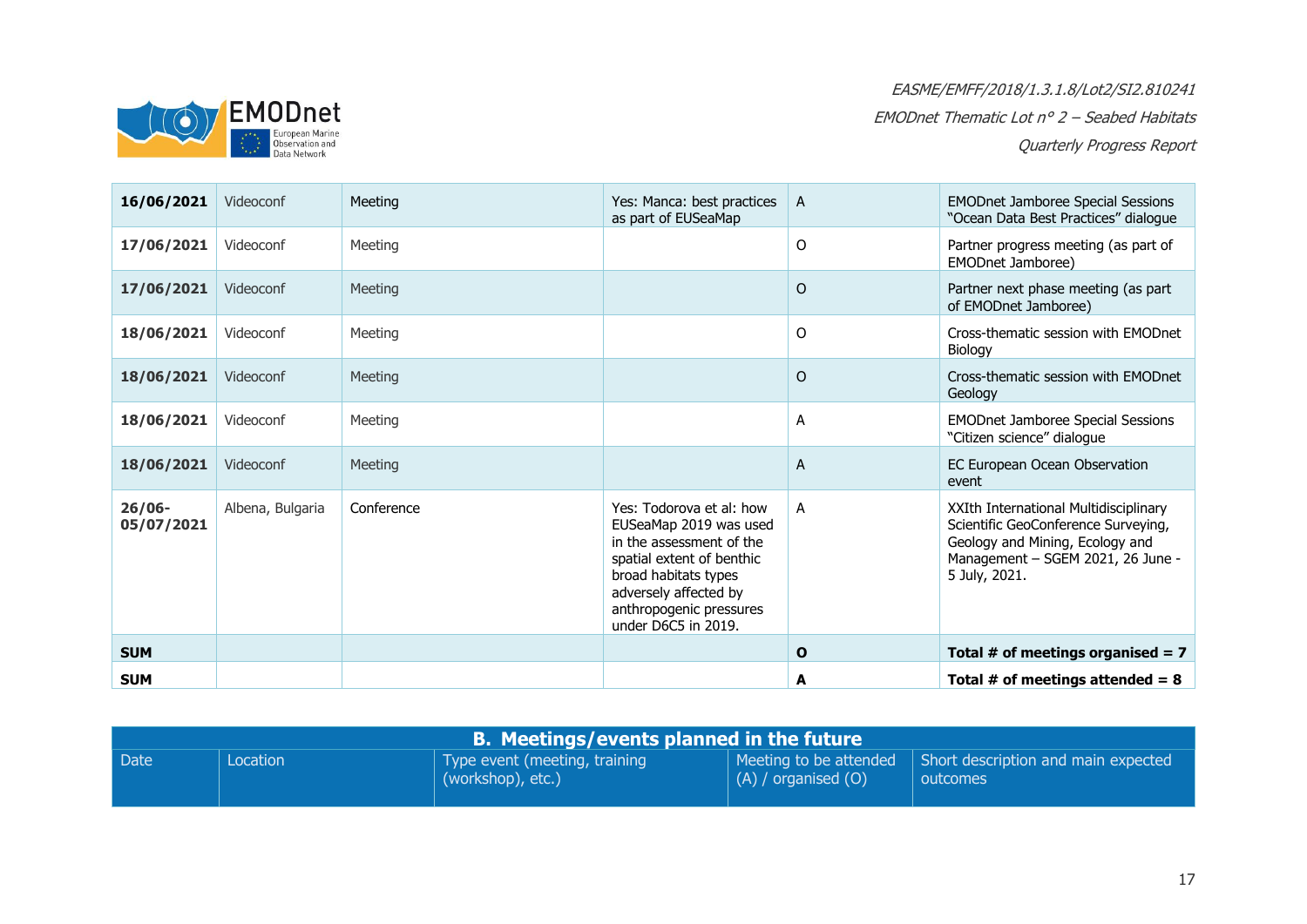

EASME/EMFF/2018/1.3.1.8/Lot2/SI2.810241 EMODnet Thematic Lot n° 2 – Seabed Habitats

Quarterly Progress Report

| 07/07/2021   | Videoconf | Meeting                                | O | Meeting with Tehran Convention to discuss<br>how to engage with Caspian Sea data<br>holders.                                                                                            |
|--------------|-----------|----------------------------------------|---|-----------------------------------------------------------------------------------------------------------------------------------------------------------------------------------------|
| 12/07/2021   | Videoconf | Meeting                                | A | Mission Atlantic and One Ocean Hub<br>projects have created the first draft of a<br>South Atlantic broad-scale habitat map.<br>This meeting is to present and discuss<br>these outputs. |
| 8-9/09/2021  | Ostend    | <b>EMODnet Steering committee</b>      | А |                                                                                                                                                                                         |
| 9-10/09/2021 | Ostend    | <b>EMODnet Technical Working Group</b> | A |                                                                                                                                                                                         |
|              |           |                                        |   |                                                                                                                                                                                         |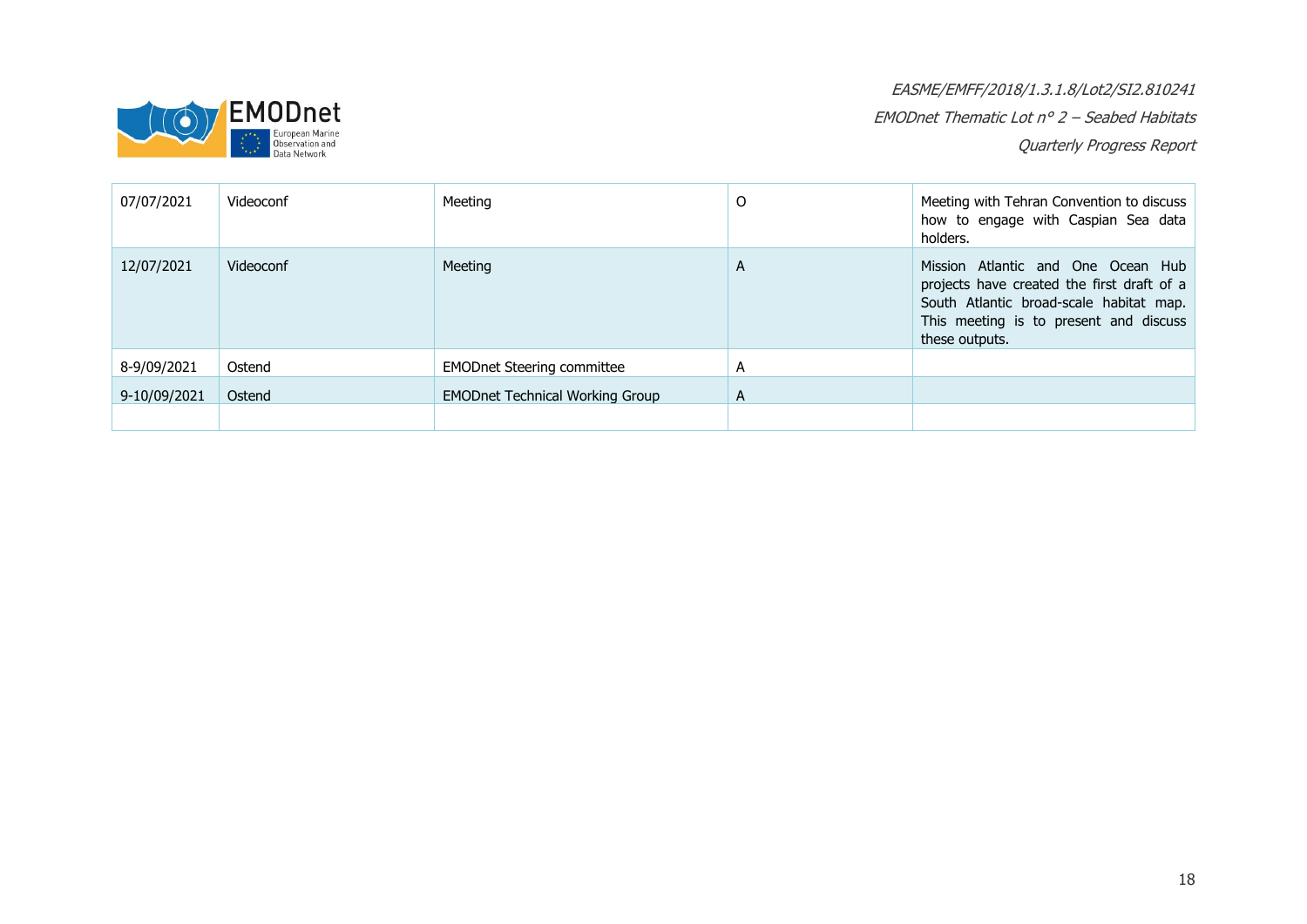

## <span id="page-18-0"></span>**5. Communication assets**

|             | <b>A. Communication products</b> |                                                                               |              |                                                                           |  |  |
|-------------|----------------------------------|-------------------------------------------------------------------------------|--------------|---------------------------------------------------------------------------|--|--|
| <b>Date</b> | Communication<br>material        | Short description (of the<br>material, title, ) of the<br>asset               | Main results | Name of event at which<br>material was<br>disseminated (if<br>applicable) |  |  |
| 26/04/21    | News item                        | New habitat data products 2021!                                               |              |                                                                           |  |  |
| 15/06/21    | News item                        | <b>EMODnet Joins Copernicus to</b><br><b>Support MSFD</b>                     |              | $\overline{\phantom{a}}$                                                  |  |  |
| 25/06/21    | News item                        | <b>EMODnet Seabed Habitats at the</b><br>Open Conference and Jamboree<br>2021 |              |                                                                           |  |  |
|             |                                  |                                                                               |              |                                                                           |  |  |
|             |                                  |                                                                               |              |                                                                           |  |  |

| <b>B. Planned communication products</b> |                           |                                                                          |                       |  |  |
|------------------------------------------|---------------------------|--------------------------------------------------------------------------|-----------------------|--|--|
| <b>Date</b>                              | Communication<br>material | Short description (of the material, title,<br>) and/or link to the asset | Main results expected |  |  |
|                                          |                           |                                                                          |                       |  |  |
|                                          |                           |                                                                          |                       |  |  |
|                                          |                           |                                                                          |                       |  |  |
|                                          |                           |                                                                          |                       |  |  |
|                                          |                           |                                                                          |                       |  |  |
|                                          |                           |                                                                          |                       |  |  |
|                                          |                           |                                                                          |                       |  |  |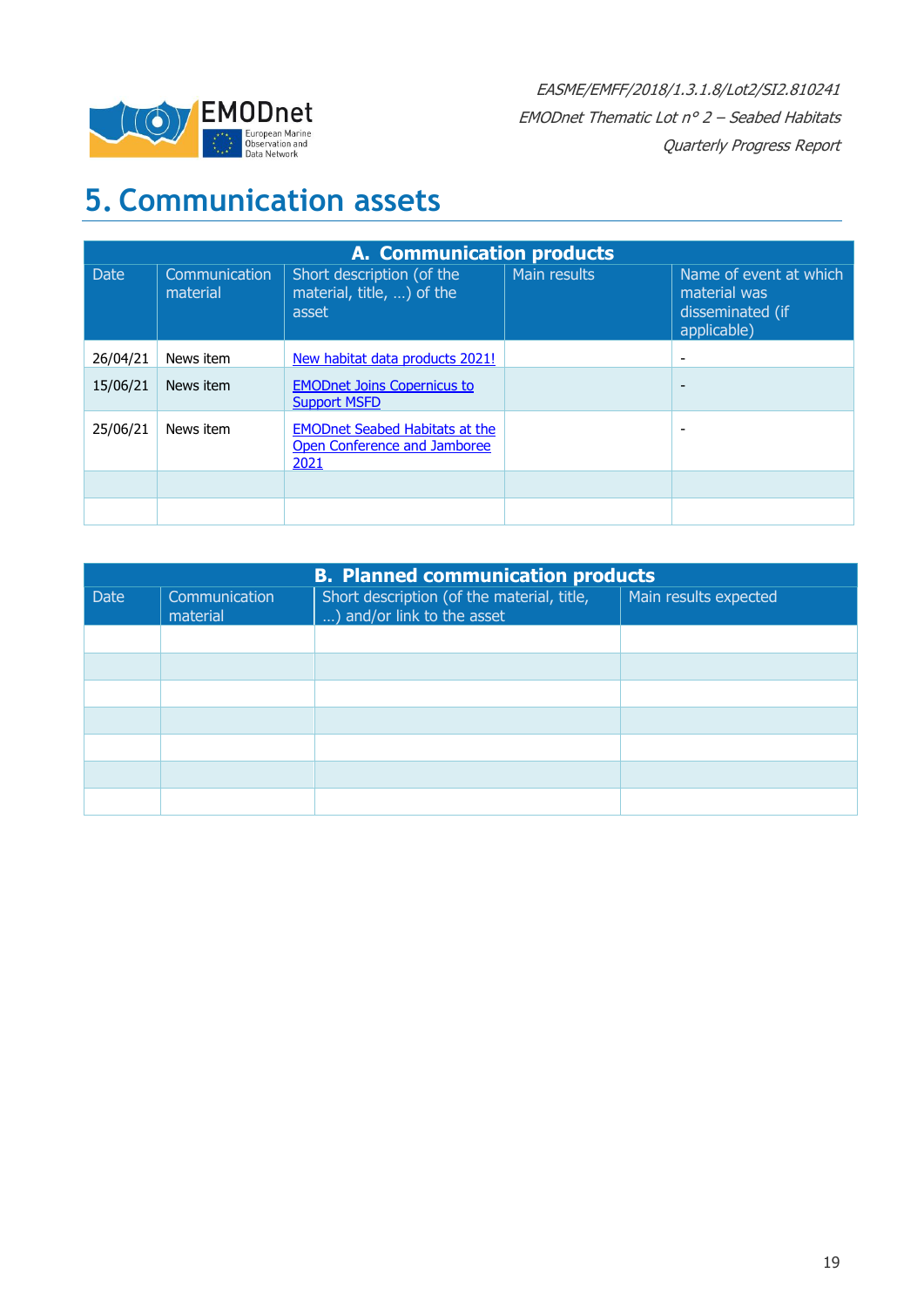

|            | List of known publications using EMODnet data or data products |                                                                                                                                                                                                                                                        |                                                                                                                                                                                                                                                                                                                                                                                                                                                                                                       |                                                                            |  |  |
|------------|----------------------------------------------------------------|--------------------------------------------------------------------------------------------------------------------------------------------------------------------------------------------------------------------------------------------------------|-------------------------------------------------------------------------------------------------------------------------------------------------------------------------------------------------------------------------------------------------------------------------------------------------------------------------------------------------------------------------------------------------------------------------------------------------------------------------------------------------------|----------------------------------------------------------------------------|--|--|
| Date       | Type and name of journal,<br>conference,                       | Publication title including DOI (if<br>known)                                                                                                                                                                                                          | Author(s)                                                                                                                                                                                                                                                                                                                                                                                                                                                                                             | Organisation(s)                                                            |  |  |
| 22/06/2021 | Annex to ICES Scientific Reports<br>volume 3, issue 61         | Assessing the physical disturbance on<br>the seabed from fisheries in the<br>Bulgarian Black Sea area with reference<br>to benthic habitats status, in<br>$\underline{DOI}$                                                                            | Valentina Todorova, Marina<br>Panayotova,<br>Valentina<br>Doncheva, Ivelina Zlateva,<br>annex to: ICES. 2021. A series<br>of two Workshops to develop a<br>suite of management options<br>to reduce the impacts of<br>bottom fishing<br>on seabed<br>habitats<br>undertake<br>and<br>of the trade-offs<br>analysis<br>between overall benefit to<br>seabed habitats and loss of<br>fisheries revenue/contribution<br>margin for these options<br>(WKTRADE3). ICES Scientific<br>Reports. 3:61. 100 pp | Institute of Oceanology -<br>Bulgarian<br>Academy<br>of<br><b>Sciences</b> |  |  |
| 07/04/2021 | Data Product                                                   | Tom J. Webb (2021) Benthic occurrences,<br>habitat maps, and species traits. Integrated<br>data products created under the European<br>Marine Observation Data Network<br>(EMODnet) Biology project<br>(EASME/EMFF/2017/1.3.1.2/02/SI2.789013)<br>Link |                                                                                                                                                                                                                                                                                                                                                                                                                                                                                                       |                                                                            |  |  |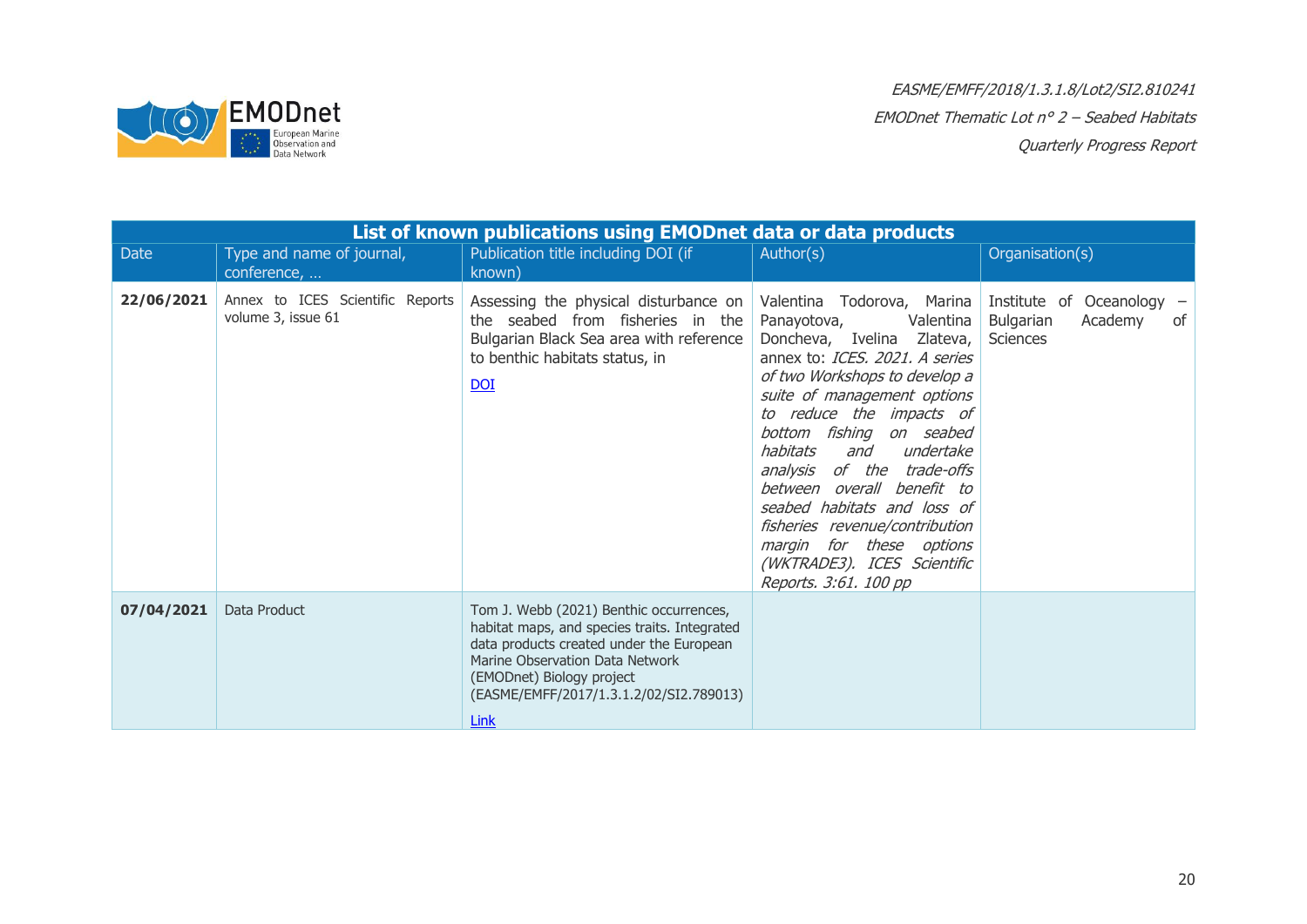

## <span id="page-20-0"></span>**6. Monitoring indicators**

| <b>Comments on the progress indicators in the excel template</b>                                                           |                                                                                                                                               |                                                                                                                                                                                                                                                                                                              |  |  |  |
|----------------------------------------------------------------------------------------------------------------------------|-----------------------------------------------------------------------------------------------------------------------------------------------|--------------------------------------------------------------------------------------------------------------------------------------------------------------------------------------------------------------------------------------------------------------------------------------------------------------|--|--|--|
| Progress indicator                                                                                                         | Means of collecting<br>figures                                                                                                                | Comment                                                                                                                                                                                                                                                                                                      |  |  |  |
| 1. Current status and coverage of total<br>available thematic data<br>A) Volume and coverage of available<br>data          | Custom SQL queries<br>on PostgreSQL backend.<br>Reference region<br>geospatial datasets for<br>reporting regions.                             | Volume remains unchanged as no planned<br>ingestion this quarter. Expected ingestion will<br>happen in the following quarter.                                                                                                                                                                                |  |  |  |
| B) Usage of data in this quarter                                                                                           | User download form<br>logs, server-side<br>logging on GeoServer for<br>OGC requests. Scripted<br>data extraction from<br>logs (python/pandas) | Reasons behind large decrease in manual and<br>WFS downloads are unknown. Possibly due to<br>local caching by end-users. Map visualisations<br>and WMS remain relatively stable.                                                                                                                             |  |  |  |
| 2. Current status and coverage of total<br>number of data products<br>A) Volume and coverage of available<br>data products | Manual determination                                                                                                                          | New data products available in the form of most<br>recent (2018) EEA official distribution grids of<br>Annex I habitats (gathered via m2m connections<br>from EEA's services), and Norwegian datasets<br>showing habitats of national importance<br>(gathered via m2m connections).                          |  |  |  |
| B) Usage of data products in this<br>quarter                                                                               | User download form<br>logs, server-side logging<br>on GeoServer for OGC<br>requests. Scripted data<br>extraction from logs<br>(python/pandas) | Despite decrease, downloads return to<br>magnitudes of 2 quarters ago (Q12021<br>potentially exceptional). WFS usage dramatically<br>increased, likely due to data harvest for OSPAR<br>assessment (utilised EMODnet Seabed Habitats<br>as definitive source of habitat maps from survey<br>amongst others). |  |  |  |
| 3. Organisations supplying/approached<br>to supply data and data products within<br>this quarter                           | Manual (audit logs)                                                                                                                           | EEA approached for provision of 2018<br>distribution grids via WFS m2m connection,<br>successfully harvested. NIVA approached for<br>m2m provision (wms) of composite products<br>showing important habitats in Norway.                                                                                      |  |  |  |
| 4. Online 'Web' interfaces to access or<br>view data                                                                       | Manual                                                                                                                                        | No live changes yet. However, within the next<br>few days, the portal will move to a more<br>streamlined workspace, removing the duplicated<br>"open" and "view" workspaces.                                                                                                                                 |  |  |  |
| 5. Statistics on information volunteered<br>through download forms                                                         | User download form<br>logs. Scripted data<br>extraction from logs<br>(python/pandas)                                                          | Percentage of users volunteering information<br>remains relatively consistent with previous<br>quarter. 1/5th lower number of users, follows<br>closely with slightly lower download and service<br>use.                                                                                                     |  |  |  |
| 6. Published use cases                                                                                                     | <b>EMODnet Grafana</b>                                                                                                                        | Generally lowered viewership on central portal.<br>Uncertain of reasonings. 3 new use cases on the<br>thematic portal this quarter. Resource will be<br>made available in the upcoming quarter to push<br>more use cases to central.                                                                         |  |  |  |
| 8.1. Technical monitoring                                                                                                  | <b>EMODnet Grafana</b>                                                                                                                        | Average response time generally decreasing in<br>comparison to previous quarter. Last Response<br>time is potentially a Grafana error however?                                                                                                                                                               |  |  |  |